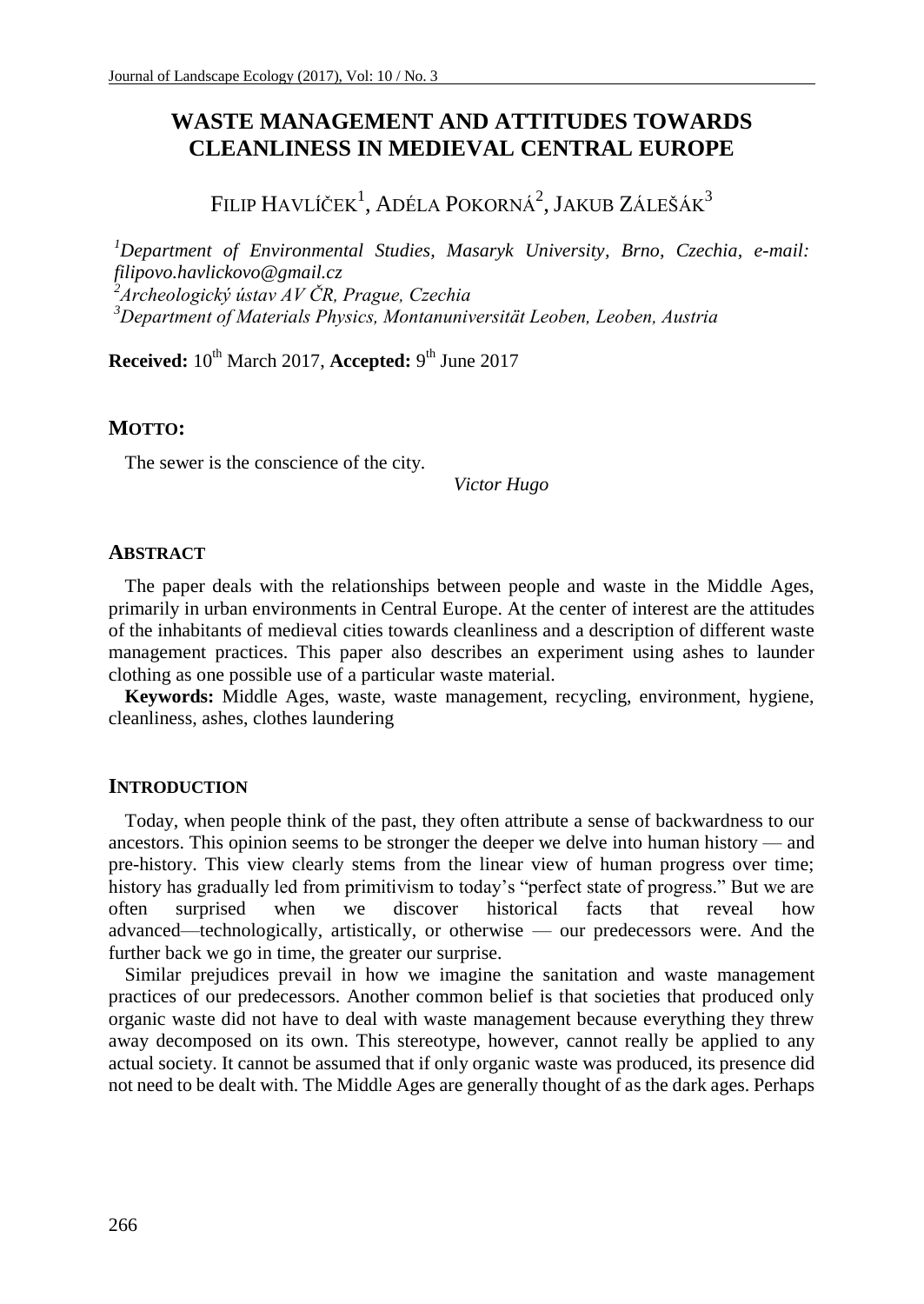how medieval society viewed public space<sup>1</sup> or the hegemony of the Catholic clergy who called for purity of spirit at the expense of bodily cleanliness<sup>2</sup> (see further) contributed to this conception. Well-worn images of people dumping waste from their windows; narrow, muddy city streets; and ubiquitous dirt and disease are applied to the entire Middle Ages. The aim of this paper is to re-examine the above-described views of this period. We will focus on whether the relationship of medieval society to waste and public space was truly so hopeless, as well as examine how people managed waste. Based on case studies documented in historical, written sources as well as in material, archaeological ones, we will attempt to shed some new light on this issue in Europe. Considering the fact that there are no set, universal dates for the medieval period, as its duration differed from region to region, we must establish a suitable timeframe for our study. This study shall focus on the German High Middle Ages between 1050 and 1250, and the late Middle Ages between 1250 and 1500. At the same time, our geographical focus is mainly on waste management in Central Europe. This paper focuses in detail on the urban environment because it can provide a greater source of data about waste management (in the form of archaeological findings and written sources) than rural areas. Towns, with their confined nature, had a more urgent need to solve waste-related problems.<sup>3</sup>

## **DEFINING WASTE**

 $\overline{a}$ 

Every living organism produces waste. Human beings are no exception; in fact, they produce much more waste than other organisms. This fact stems from humans' ability to adapt using artefacts, thanks to which they could acclimate to the variety of natural conditions found throughout the Earth. People produce an abundant variety of waste. On the one hand there is universal, ubiquitous bodily waste; on the other, human activities have resulted in waste specific to the place and time in which it was produced. This type of waste is an important source of information about the lives of ancient people that we can uncover with the help of archaeological research.

We can obtain a wealth of information from waste: it can tell us about common everyday items, the technologies used to produce them, long-distance trade (when items of distant provenience are found), and social differences on the basis of the use of luxury items and common objects. Waste deposits are also an important source of information about food sources (thanks to animal bone and plant macro-residue finds), about the health of the population (e.g., parasite egg finds), or about the natural environment at the settlement and its vicinity. Considering the fact that towns have had to deal with waste since they first

<sup>&</sup>lt;sup>1</sup>On the basis of written sources, Norbert Elias showed how understandings of public space, the shame associated with bodily functions, violence, and table manners changed in the transition from the Middle Ages and the Early Modern Era (Elias, 1969).

 $2$  It must be added that Catholic clergy along with educated monks comprised the only educated class in medieval society. Innovations in monastery architecture made ingenious contributions to waste management in these buildings.

<sup>&</sup>lt;sup>3</sup>The fact that the contemporary Fresh Kills landfill on Staten Island is the largest manmade structure on Earth with an area of twenty square kilometers bears witness to the key function of waste in human society.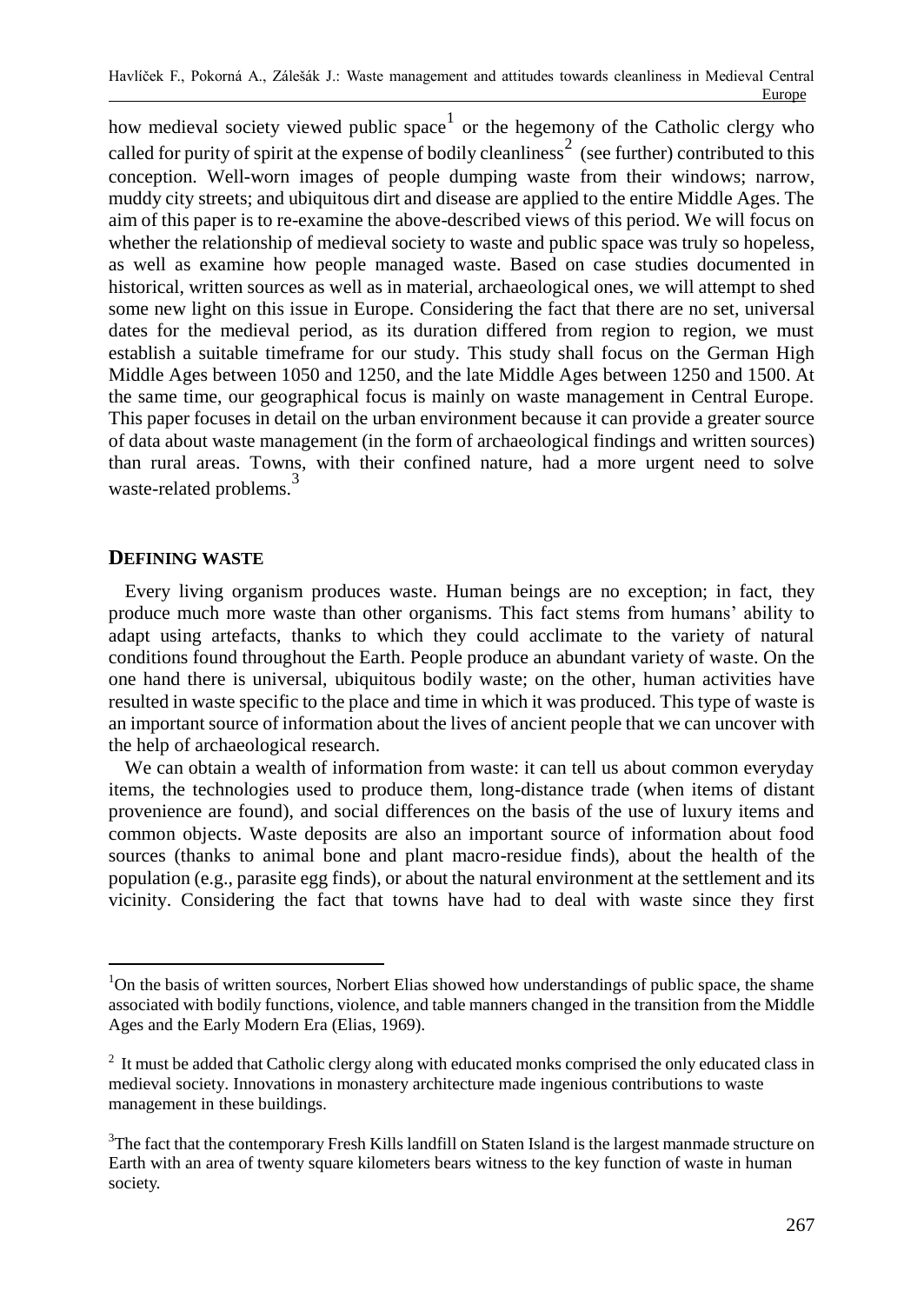emerged,<sup>4</sup> urban waste is a valuable source of information about the day-to-day lives of town dwellers. Dozens of archeobotanical studies that provide invaluable information have been conducted on medieval waste deposits in many European cities. Urban waste can often tell us much about agricultural practices in a town's hinterlands because the composition of weeds found therein is a good reflection of the conditions under which grain was grown (weeds were often sorted from grain before milling; therefore, these weeds found their way into the town). On the basis of macro-residue found in medieval pits in Olomouc, a detailed reconstruction of synanthropic vegetation growing directly in the town has been conducted (Opravil, 1994).

In the following text, we shall, however, examine waste from a slightly different perspective. Breaking with tradition, we want to use it to study the waste itself. We are interested in how our ancestors managed waste and what were there attitudes towards it, and more generally, towards the cleanliness of their environment. Due to waste's fluid nature, we shall first attempt to define and categorize waste. Several categories of waste can be defined (Graph 1); in the Middle Ages waste was made up of kitchen waste, human and animal excrement (this category includes two sub-categories based on how this material was deposited), construction waste, and waste created when producing artefacts.

## **Fig. 1: Graph 1 (Author: Filip Havlíček)**



 $\overline{a}$ 4 For example, the Neolithic settlement of Çatal Hüyük in modern Turkey, where the study of waste resulted in great knowledge about the relationships between local inhabitants.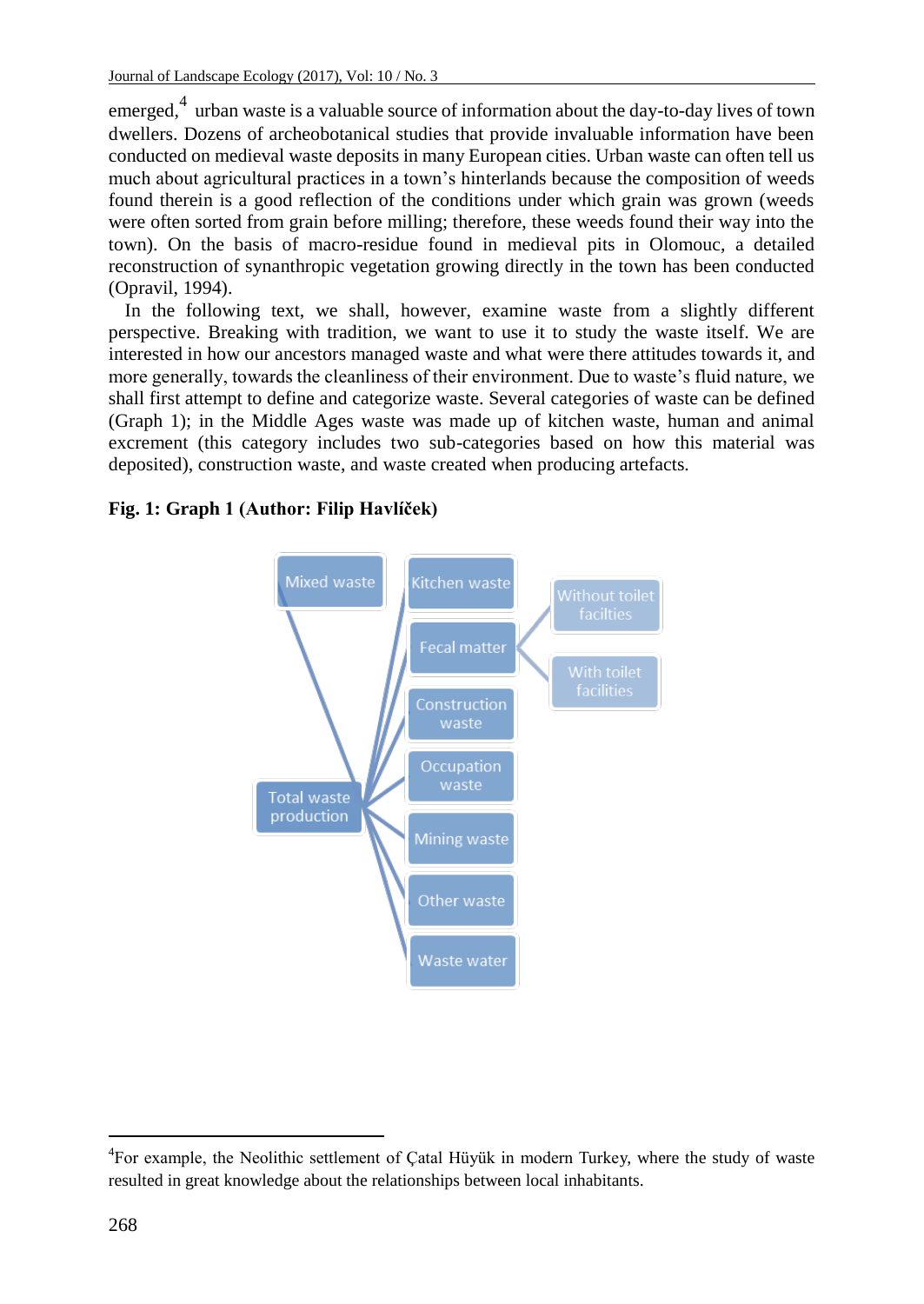Ore mining waste also existed in the form of gangue; mixed waste can also be found. We can also include a category of *other* waste because some materials defy identification.<sup>5</sup> According to Guillerme, in our list we must also include waste water, which was produced when organic materials such as hides, wool, hemp, and flax were soaked before further processing (Guillerme, 1988). However, as we are interested in the relationships people had with their waste in the past, mechanical classification based on origin will not suffice. All waste needs to be evaluated in context, not as an independent entity. The attitude we have towards a particular type of waste plays a fundamental role in our perception of it. Thus, the term *waste* contains many meanings and how it is perceived depends on its context.<sup>6</sup> Just as a resource may transform into waste, waste, too, may become a resource. It all depends on how we view the given material. Instead of a one-way view of the waste process in which resources transform into waste, we work with a model of recycling or reutilization, which were typical practices before the Industrial Revolution. Cognitively speaking, waste is located somewhere outside of the human order. Waste de facto ceases to exist only once it has fully and definitively decomposed. In practice waste management has a fully causal relationship with the size of the population<sup>7</sup> of a given agglomeration. A suitable place for observing these environmental problems is the city––that is, a place where a large amount of people coexist in a relatively small space.

## **THE MEDIEVAL TOWN AND DEPOSITING WASTE**

 $\overline{a}$ 

Medieval cities <sup>8</sup> were compact, layered, and closed off by walls; market squares functioned as the economic and social heart of the city. This definition points to some of the basic attributes of cities. The more a town began to grow, the greater its need for waste management. Unlike rural areas, where the contents of dung heaps and waste pits could be used as fertilizer, towns were dependent upon the regular removal of waste, which was ideally performed by municipal offices (Jenner, 1991).

Towns, with their limited surface area, were forced to constantly grow upward. In a city such as Prague, with its well-preserved historical urban core, we can easily demonstrate the tendency for cities to develop upward. The original ground floors of medieval houses are today usually cellars. In some cases, it was best to artificially raise the land or in places level

 $7$ Its production is an indelible part of the functioning of all organisms.

<sup>&</sup>lt;sup>5</sup>If a rare artefact is found amongst waste, it could have gotten there by chance, and therefore it would not be appropriate to consider such waste as mixed waste. Thus, this category helps us "blur the edges" of the other sharply defined waste categories and include here objects that are open to classification.

<sup>6</sup>Mary Douglas gives the example of how differently hair is viewed when on people's heads and when found in soup (Douglas, 2003).

 ${}^{8}$ There is a German saying that "the air of the city is liberating" (Le Goff, 1997). Moving from the countryside to the city meant for many people an opportunity to leave behind a socially bound group of relatives and acquaintances for the anonymous environment of the city. Cities, which over the course of the centuries filled with new inhabitants, sometimes did not easily accept new arrivals. The large market, money, and number of people were all advantages. To become a burgher was not easy and many landless people were unable to overcome the barriers that the minority of original inhabitants set up in order to protect their high status. Nonetheless, it was the countryside that to a large extent facilitated urban growth (Le Goff, 1997).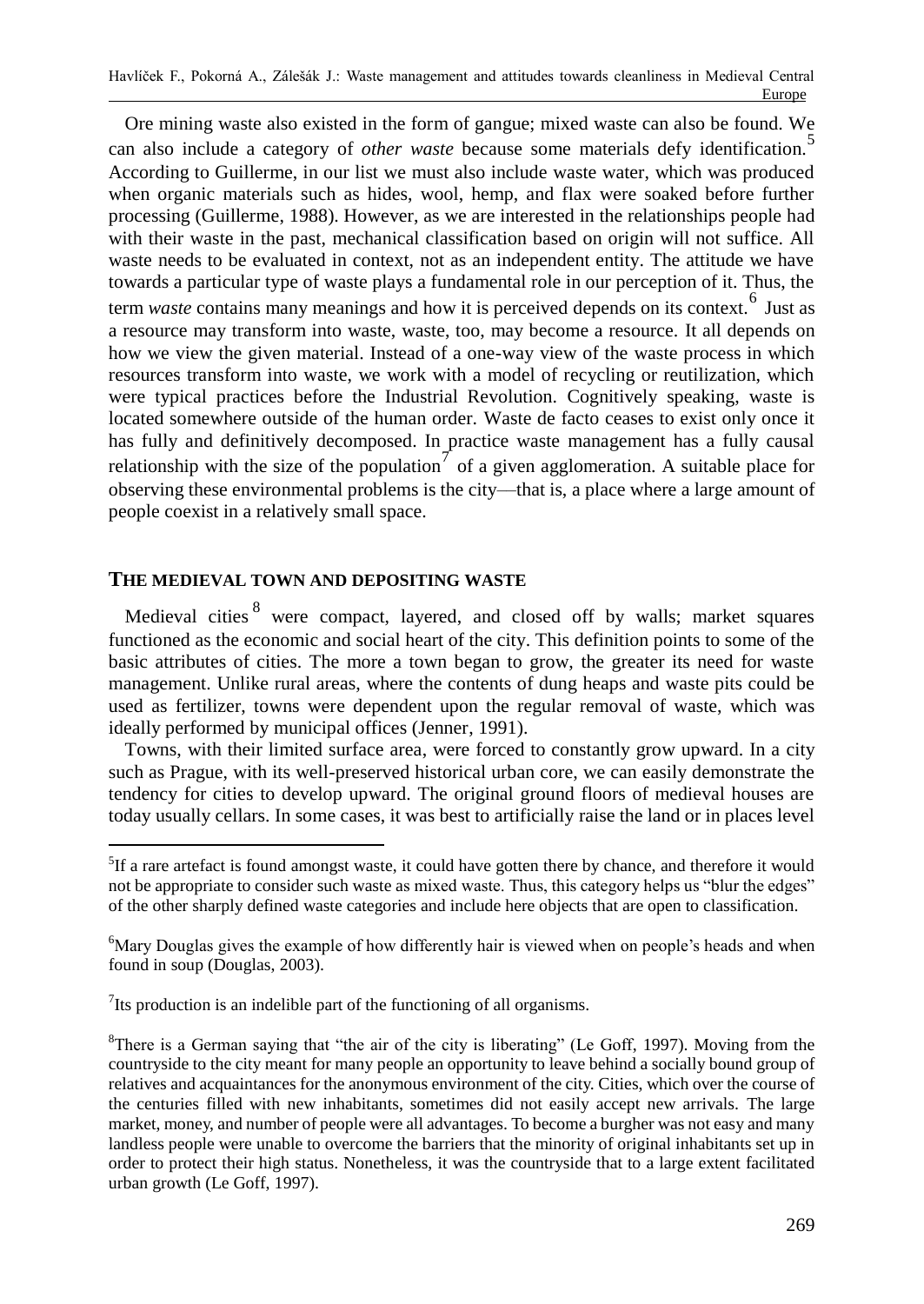the ground by filling with waste or gravel. This was the case in Prague's New Town, where the location of previous wetlands (surrounding today's V jámě Street) was used as a dump for household waste and construction waste. Filling in this space resulted in new building plots (Březinová & Selmi Wallisová, 2016). It is, however, difficult to trace the evolution of waste in towns with any continuity in the medieval period. Due to regular street cleaning, today we do not know the full stratigraphy of street waste in some towns (Březinová & Selmi Wallisová, 2016). As Moravec notes, in seventeenth-century Ostrava, bailiff's instructions were issued that prohibited the accumulation of waste in front of and behind buildings, in the streets, and along town walls (Adamus, 1929 in Moravec, 2014). <sup>9</sup> However, as some archaeological studies of urban spaces demonstrate, such regulations were not always adhered to. For example, in the lower part of today's Wenceslaus Square waste deposits greater than one meter in thickness have been found (Pokorná, in press). Several thin layers of polished river stones are clearly recognizable between refuse layers containing common kitchen waste and various scraps and unfished products from artisans' workshops. It seems that from time to time the surface of the square was levelled and waste was covered in gravel that was transported in.

Waste can be categorized based on its material nature, that is, whether it is organic or inorganic, or its place of origin, that is, from dwellings, from workshops, or from construction sites. Understandably, these proposed categories cannot be isolated, closed-off units; their mutual effects on each other and their intermingling demonstrate the complexity of the processes associated with the production, existence, and subsequent study of human waste. We can theoretically classify archeologically proven waste storage areas into four types:

1.) Sites created primarily for this purpose – pits, which likely served for depositing any type of waste (organic kitchen waste, fecal matter, artefacts). Pits were generally square shaped with a support beam in each corner; wooden braces were placed horizontally between the trams to provide greater support, whereas the back of the pit was lined with wooden boards (Moravec, 2014). These pits were sometimes up to 5 meters deep (Moravec, 2014). Following the concepts put forth in Neustupný's theory of waste areas (2007), we can define the waste contained in these pits as secondary waste. Considering the moist, anaerobic environments in pits, artefacts made of organic materials, which under normal conditions in an oxygenated environment would rapidly decompose, as well as ecofacts, such as floral macro-residue, were often preserved.

2.) Sites primarily serving another purpose, which saw secondary use for depositing waste (e.g., dried-up wells or cellars of abandoned and decaying houses, or pits originally dug for other purposes, such as clay pits, etc.). This type of waste management is evidenced from the Neolithic Age, when abandoned houses were used as waste dumps (Květina, 2010). Again, this type of management results in secondary refuse following E. Neustupný's classification.

3.) Surface waste areas, dumps (again secondary refuse according to E. Neustupný). The above-mentioned layers of waste from Wenceslaus Square certainly fall into this category.

4.) Randomly located, disorderly and irregularly deposited or discarded waste. (primary refuse according to E. Neustupný).

It is remarkable to note that findings clearly indicate that organic artefacts, which could have been used as heating fuel, often ended up in pits. A large amount of wooden materials

<sup>&</sup>lt;sup>9</sup>The potential use of waste deposits during sieges by enemy combatants was already mentioned in ancient Rome. Therefore, it was forbidden to deposit waste nearby town fortifications (Pichtel, 2005)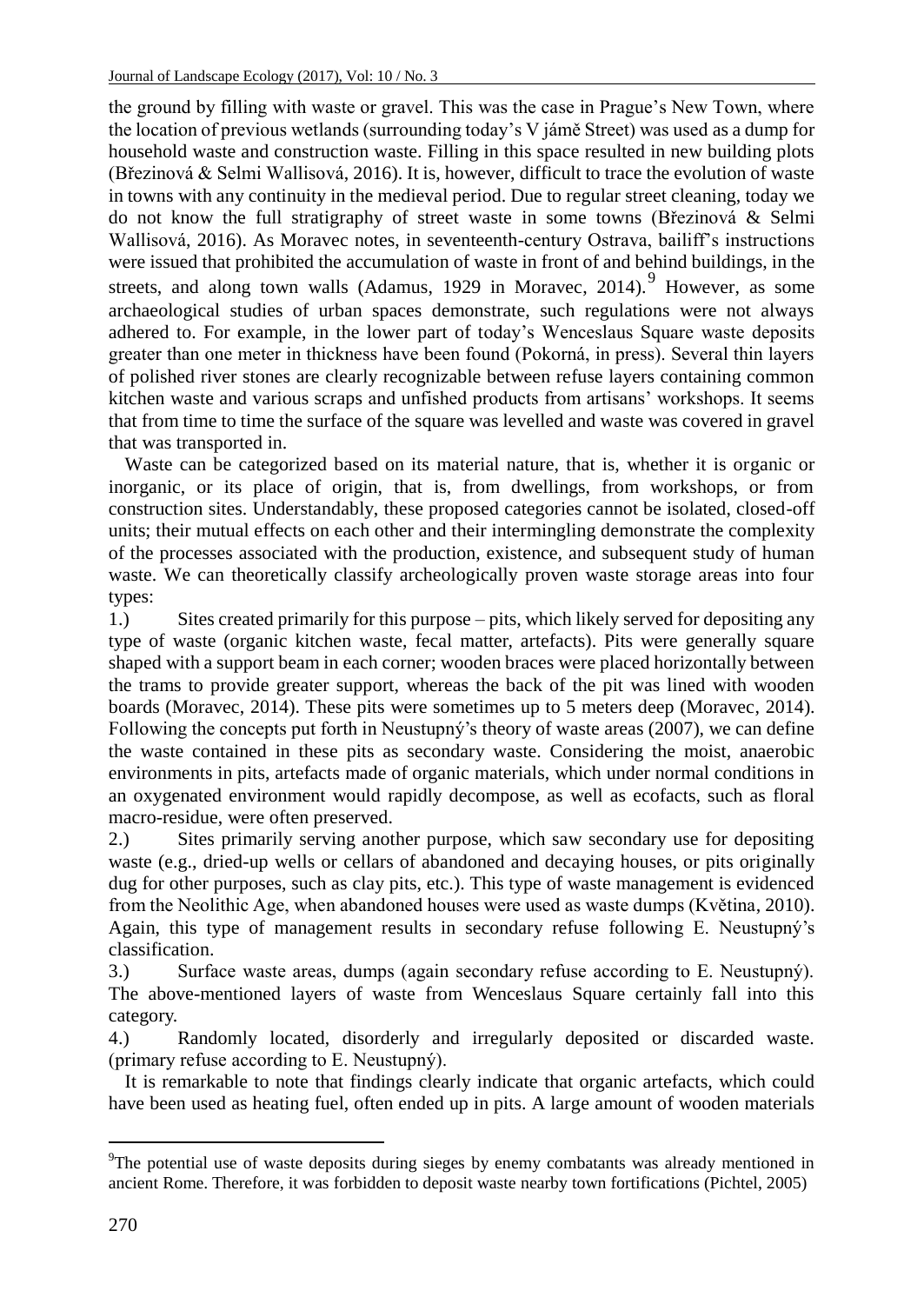has been found in such sites (fragments as well as nearly complete wooden artefacts). The variety of organic material also includes bones, wood scraps, and scraps of leather (e.g., from shoemaking), and organic macro-residue, including the stones of cherries and other fruits, eggs shells, animal bones, and hearth ashes (Moravec, 2014). Inorganic artefacts found in Moravská Ostrava include stone and metal fragments (including slag), glass artefacts, daub, and pottery (Moravec, 2014). Thus, it seems that all material that was for some reason attributed the status of waste ended up in pits.

Occasionally, artefacts appear in pits that we assume were discarded by accident (classified as "other waste"). One such example is a polished piece of chalcedony discovered in a fecal pit from Prague's Horse Market (Koňský trh, the location of today's Wenceslaus Square) near the house of physician Matyáš Borbonius of Borbenheim; this stone was allegedly used for reducing fever (Pokorný, 1999). The composition of waste materials might indicate the social status of the inhabitants of each plot. For example, the rare presence of silk in a waste deposit might be a sign of prosperity and the high socioeconomic standing of the person who used it, as opposed to the owners of more common woolen or linen textiles (Březinová & Selmi Wallisová, 2016). The discovery of rare exotic spices and fruits bears witness to the exceptional status of a property owner, and at the same time it provides us with information about long-distance trade; examples include the discovery of nutmeg in Beroun (Čulíková, 1994) or discoveries of less common plants (Čulíková, 1995; 2007). It is also interesting to note that pits were often emptied after they filled up. The material was likely deposited somewhere outside the town walls. As Moravec notes, if refuse was thrown into a river, it is nearly impossible to find. According to Hoffman, however, town leaders took care of water quality in rivers (Hoffmann, 2009). Moravec assumes that pits were cleaned out every three to five years and that one pit could be used for about twenty to thirty years.<sup>10</sup> Understandably, we must take these figures with a grain of salt (we do not know how many people used one pit or how often), as the author himself mentions (Moravec, 2014). If a pit was regularly cleaned out, then the archaeological findings reflect the last phase of its use. Conserved full pits that have been covered with a thick layer of clay can also be studied using archaeological methods. Beginning in the fourteenth century and picking up in intensity from the sixteenth century onward, waste sites were permanently lined and regularly cleaned out after filling up. $11$ 

 $10$ Larger pits that exceeded 20m<sup>3</sup> in volume could be used for about 50 years (by four to six users) (Schütte, 1986).

<sup>&</sup>lt;sup>11</sup>Nonetheless, previously dried-up wells were already used for depositing waste. It is remarkable to note that medieval society, before the rise of science during the Enlightenment, did not associate epidemics with waste and contaminated water (cesspits have been discovered in the immediate proximity of well, for example). At the time people saw the link between disease and environmental pollution more in terms of air quality. Therefore, it is no wonder that medieval society suffered from cholera epidemics and various parasitic diseases, as studies of medieval ponds indicate. Waste usually found a way into the water (Pokorný, 1999).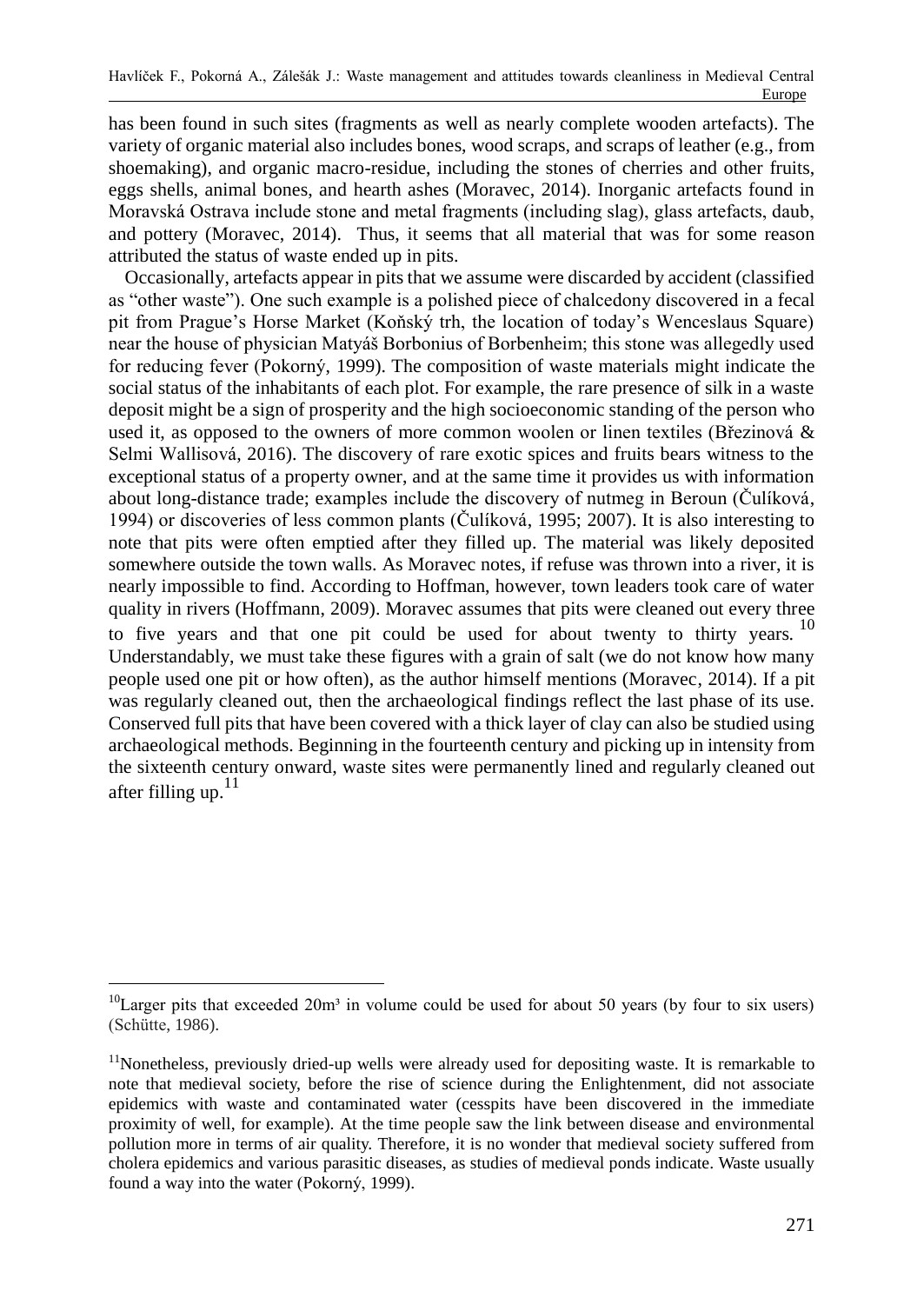## **WASTE IN THE STREETS**

If the streets and squares of a medieval town were paved, it was an exception; their surfaces were usually covered in just a thin layer of sand, stones, branches, or boards. Universal paved streets might seem at first glance to be major advancement, but sometimes paving might have resulted in unexpected problems. If urban paving stones<sup>12</sup> were not combined with other measures, they "plugged up" the relationship between the town and the soil (Sterner,  $2008$ <sup>13</sup>; there was no natural means for waste to dissipate and soak into the soil. Such problems arose in Paris, when King Phillip Augustus decided in 1292 to pave all of Paris's streets (in part because of bad odors) (Corbin, 1986). Smaller streets and side streets in towns were sometimes intentionally used as aboveground sewers for draining rain water, as well as waste water (and thus fecal matter as well, most likely). These ditches contributed to making smells worse (Hoffmann, 2009). Astronomer and physician Kříšťan of Prachatice<sup>14</sup> was clearly talking about Prague when he said, "Oh, how fitting would be a clean town free of the malodors of rotten carcasses, hanged men on the gallows, and empty cellars, for more people would be healthier… (Hoffmann, 2009). In the Zbraslav Chronicle one can encounter the following sentence in a passage on famine: "When the poor where turned away from the doors of Prague houses and were not admitted for lodgings due to the thefts they had committed, at night lying on the streets and squares, they, for the nakedness of their bodies and the chill of the frost, would climb, like pigs,  $\frac{15}{15}$  into dung that had been thrown from horse stables into the street" (Dudák, 2002)*.* Such references seem to fit in well with stereotypical notions about the common occurrence of throwing fecal matter<sup>16</sup> and waste from buildings onto the street.<sup>17</sup> However, such ideas seem to be far from the truth. After a few months'

l

<sup>&</sup>lt;sup>12</sup>From written sources (specifically from a decrees of paving rights in the Bohemian town of Louny) we can learn that *"Due to the depth and immensity of the mud up, until now for many people it was not easy to wade across the street and looking at it made you sick to your stomach*" (Hoffmann, 2009)*.*

 $<sup>13</sup>$ Before paving came into use and in places where stone was inaccessible, corduroy roads made of logs</sup> bound together. They allowed movement in wet environments.

 $14$ In Plzeň Hilarius Litoměřický also preached about keeping the streets clean and warned against malodorous dung, which was a source of the plague.

 $15$ Every situation was unique and reflected the local situation and politics. For example, in Frankfurt raising pigs in the old town was forbidden in 1481 due to the mess they made. According to town leaders, this practice was incompatible with the size of a city such as Frankfurt (Pounds, 2014).

<sup>&</sup>lt;sup>16</sup>Large cities such as London, Paris, and Venice had tens of thousands of inhabitants in the Middle Ages (Schofield, 2003). The average medieval urban dweller may have produced on average 150 g of stool per day; today's average is 128 g (Rose, 2015). In earlier times, people ate more fiber than in today's Europe. If we do the math, each person produced about 55 kg of excrement per year. Even though human stool contains up to 75% water (Rose, 2015), even smaller towns would be filled up with it quickly. People did defecate on the streets, but they often did so on smaller side streets and alleys. In Plzeň and Louny streets existed in the Middle Ages that bore vulgar names such as Usraná ulička (Beshitten Lane) (Hoffmann, 2009).

 $17$ It must also be mentioned that free-roaming animals, such as dogs and pigs, could have partially cleaned the streets of organic waste and excrements (for more about this idea, see the current situation in Madagascar). Animals owners were likely not anonymous and their animals were somehow marked,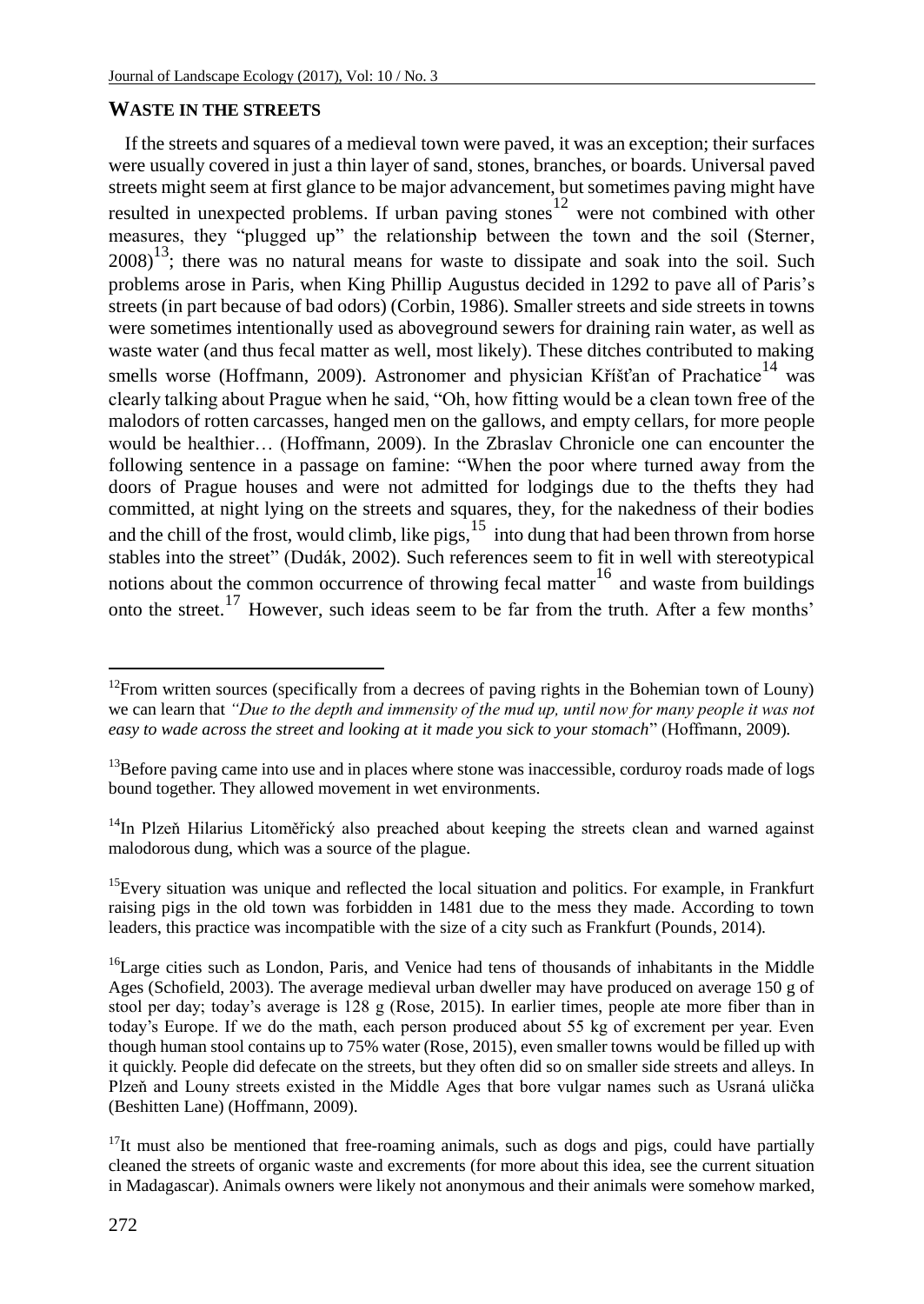time, medieval streets would have been impassable.<sup>18</sup> Written sources indicate that waste was transported outside of town walls with a frequency that was likely related to the intensity with which the streets filled with waste.<sup>19</sup> In the Middle Ages there were even reportedly citizens' initiatives demanding streets in front of buildings were kept clean (Rawcliffe, 2012).<sup>20</sup> Waste areas were created outside of towns, where paid workers would transport street waste when need be (Jørgensen, 2008). As medieval towns grew, new, previously unexpected situations emerged that needed to be dealt with systematically.<sup>21</sup> In 1469 throwing refuse out of windows onto the street was prohibited; it could only be discarded in public spaces when it was raining so that it would be washed out of the town (Hoffmann, 2009). The town would only pay for street cleaning after large events, such as markets. People from the lowest walks of life—beggars and vagrants—were hired to do this job (Hoffmann, 2009). The fear of epidemics was one of the driving forces behind urban environmental management.<sup>22</sup> Knackers, shepherd, prisoners, and paupers were hired to clean the streets of animal carcasses and waste  $(Sádlo, 2005)$ .<sup>23</sup> According to Cipolla, northern Italian cities such as Florence, Genoa, Milan, and Venice had the most progressive solutions for waste management in the Middle Ages and Early Modern Period (Cipolla 1981). Cipolla associated this progressiveness with the Roman Empire's advanced state of technology and society; he even talks about it being part of the heritage of the empire. For example, concern about the atmosphere comes from Classical times; we can encounter it in the thinking of Hippocrates. There was, however, nothing superstitious about it; in the Classical world, for example, when cities were built, much greater attention was paid to wind

 $\overline{a}$ e.g., with bells (Hoffmann, 2009). This method of "grazing and ownership" related to waste management is known from more recent times from cities such as Cairo (Eriksen, 2011).

<sup>18</sup>Assuming that accumulated waste was not dealt with in anyway and inhabitants relied on rainwater to wash it away.

<sup>19</sup>For example, Schütte (1986) states that the central German town of Göttingen (6,000 inhabitants) produced more than 1,200 tons of waste per year and more than 88 million liters of wastewater.

 $^{20}$ Despite bans, sometimes waste was thrown out of windows, as evidenced by several relevant court cases (Hoffmann, 2009).

 $21$ Thick layers of organic materials made up mainly of horse manure have been found by archeolgists in Prague's Old Town. Older paving stones were placed atop these layers (Březinová & Selmi Wallisová, 2016).

 $^{22}$ In the Middle Ages it was a commonly held belief that diseases (such as the plague) were spread through the air through noxious vapors (i.e., miasmata) emitted by decaying material contained in waste deposits, dung heaps, etc. (Erisksen, 2011). Today, we know that the plague was transmitted to humans by fleas that fed on rats. Therefore, the rats that lived off of human-produced waste posed a major public health threat. This theme was later incorporated into the medieval German legend of the pied piper of Hamelin.

 $23$ Before glass windows appeared, windows were shut by wooden shutters. Prior to the fourteenth century small windows were covered with translucent film made of animal offal (Hoffmann, 2009). These types of openings must have permitted outdoor stenches to penetrate dwellings with greater intensity than if there had been glass windows. The issues of light and ventilation (especially in winter) can only be debated.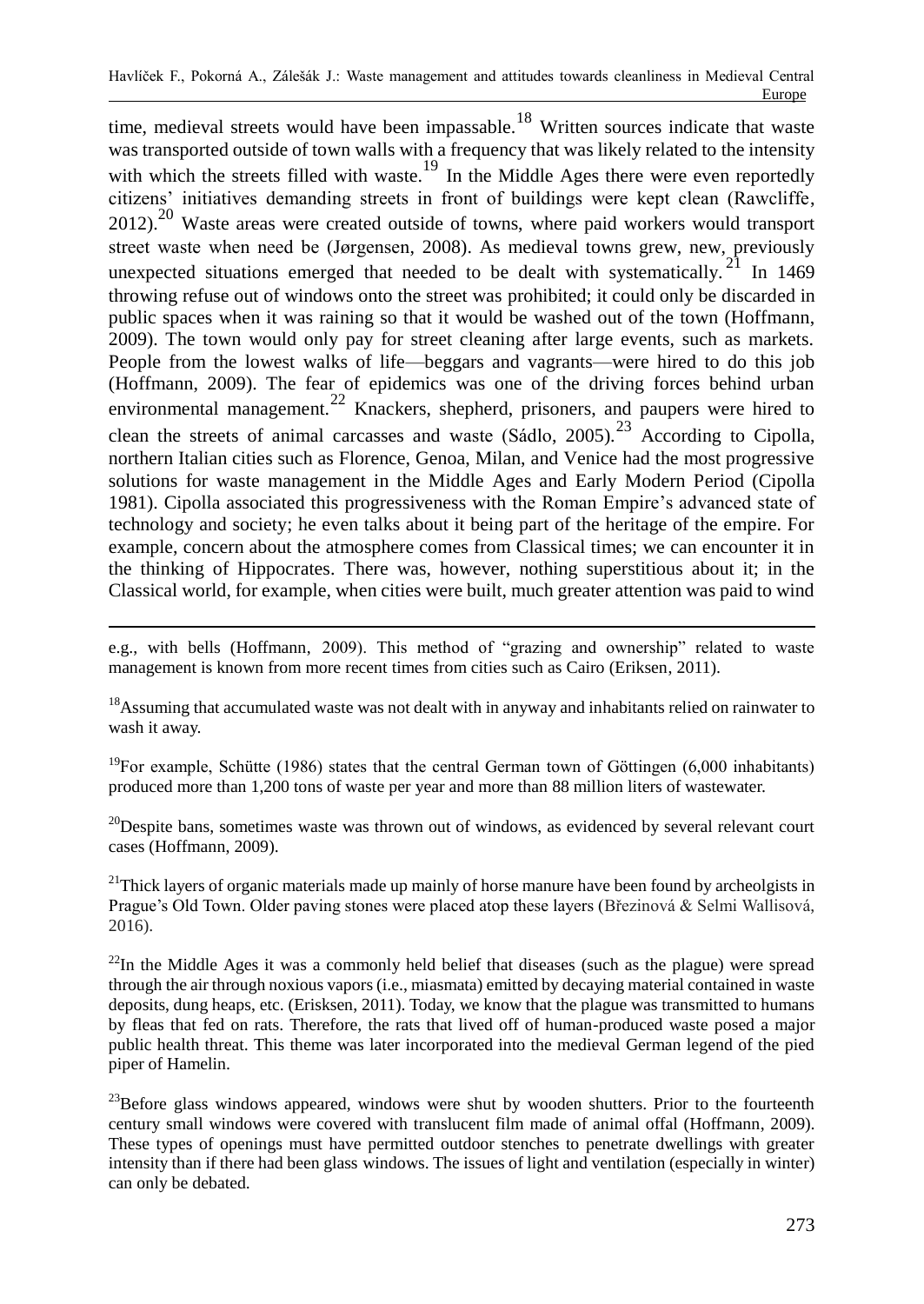currents, humidity, and so on, than today. In Venice one island was set aside only for depositing waste, which was transported there daily by boat.<sup>24</sup>

Some interesting, local evidence about waste management in medieval Prague and its progression over time has been preserved. Organic material filled into the Old Town moat has been analyzed (Beneš *et al.,* 2002); this material comes from several periods in the moat's existence. During the thirteenth century, when the moat was used for defensive purposes, it was kept clean (clean water flowed through it and refuse did not accumulate here). After the establishment of the New Town in 1345 the moat lost its defensive function, at which point it only served as a border between the two neighboring towns. It became a welcomed space for depositing refuse, and it quickly filled with organic material.

It is interesting to note that after a certain amount of time, the intensity in which refuse was discarded here diminished; we know this thanks to the species composition of plants found here (species that grow on abandoned land without long-term disturbances). Written sources indicate that in the sixteenth century citizens established gardens along the entire length of the former moat. At the same time, there is evidence of efforts by town officials to clean the ditch, which indicates that it was still being filled in with waste (Pokorná *et al*., in print). The existence of gardens established on former dumps sparks an interesting question: Would such an idea be thinkable today? Contemporary waste contained only organic and natural materials, which acted as good fertilizer; nonetheless, waste from some trades could also be highly toxic.

#### **TOILETS, LATRINES, AND GARDEROBES**

The woodcarving depicted in Fig. 3 is often interpreted as illustrating medieval attitudes towards public space (see Pichtel, 2005; Sterner, 2008; etc.). However, this scene most likely shows just the punishment for disturbing the peace at night. The woman dumping the contents of the vessel on the heads of street musicians is probably not interested here in waste management; she wants to force the rabble-rousers to be quiet.<sup>25</sup> Although it is certain that wastewater was sometimes dumped from windows, this practice was almost certainly not a standard form of waste removal. Smith mentions, for example, that close stools or chamber pots kept under the bed were used as medieval toilets in Western European bedrooms (Smith, 2007). If a family was of a certain means, they modernized their dwelling, built a second floor, added a chimney, and set aside a special place for dirty activities located generally outside in the yard (Smith, 2007). In most castles pit toilets and latrines were built and could number several dozen. Most places, however, lacked sewers<sup>26</sup> and flush toilets were a rarity (Smith, 2007); in the Czech lands most people did not have a toilet in their home until the sixteenth century (Hoffmann, 2009).

<sup>24</sup>Similarly, in 1947 the Fresh Kills Landfill was established on one of New York City's islands.

 $25$ Hoffmann notes that louder trades were performed farther away from churches or outside of town walls (Hoffmann, 2009).

<sup>&</sup>lt;sup>26</sup>The town that Leonardo da Vinci proposed for King Francis I of France, was ahead of its time. He planned to connect all buildings in the town to a sewer system that drained into a river (flowing water, not stagnant water, was an important element here). One of the pillars of this proposed town was waste management and related air quality measures (Sternen, 2008). Although this was not a new idea (recall the Cloaca Maximus in Rome), it was significant in its view of the city as a whole (Sternen, 2008).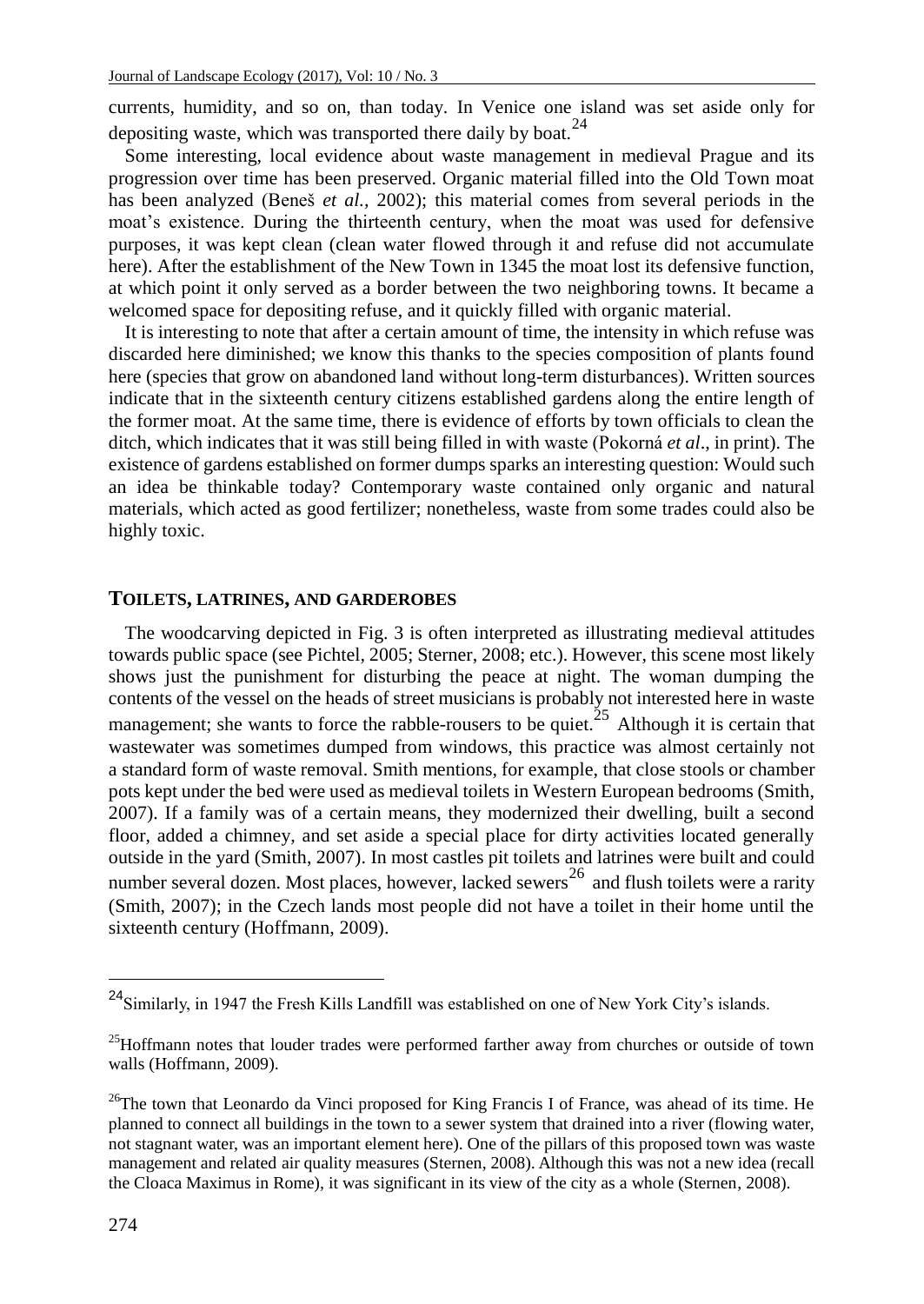Today, we can still find many preserved medieval toilets in castles. Castles and monasteries often had latrines that drained into rivers or moats. The garderobe is a type of medieval castle toilet (Durdík, 2000) that generally extends from an exterior castle wall. After defecating, excrement fell down the castle wall and into the moat. At Buchlov Caste, we find see a toilet with a waste chute leading directly to the second courtyard (Figs. 3, 4, and 5). The question still remains of how this material was dealt with afterward. At the same castle one can find a fortified toilet with an arrowslit; the toilet itself and the drain "pipes" were covered in sheathing (Fig. 6, 7, 8, and 9). The seat was usually made of simple stone or wood (depending on its user's status, it could also be upholstered). Toilet paper, in today's sense of the word, however, did not exist for common people. Jíří Sádlo has put forward a remarkable idea—in some cases it seems that moss was used in place of toilet paper.<sup>27</sup> Archaeologists have found moss in pits (Schütte, 1986; Sádlo, 2005). The most common species include red-stemmed feathermoss (*Pleurozium Schreberi*), glittering woodmoss (*Hylocomium splendens*), and *Neckera crispa* (Sádlo, 2005). Moss also could have been used to make something akin to today's menstrual pads. This type of hygienic aid is known to have been used even after World War I<sup>28</sup> Moss might have been utilized for its antiseptic effects (Morton *et al*., 2010). In the countryside, bodily waste was applied to the soil as fertilizer with a high potassium and phosphorous content (Gibson et Farrar, 1974). This strategy of reutilizing human excrement as fertilizer was an important part of medieval agriculture (Sterner, 2008).<sup>29</sup> Nearly all organic waste was brought to the fields to be used as fertilizer. Here, rural areas were significantly different from medieval urban areas, where it was impossible to effectively reuse this unpleasant waste. In this context, Gandy notes a disrupted continuation between waste and productivity, between agriculture and waste, and between town and countryside.<sup>30</sup> Thus, the malodor<sup>31</sup> of waste does not evoke the productivity of the town, but becomes its unpleasant partner. In the eyes of urban dwellers, the countryside was a place of leisure and recreation (Gandy, 1999).

Fertilizer, however, was not the only use for human excrement. It was occasionally put to use when laying siege to castles; the attackers would employ a strategy intended to contaminate their enemy's position with infection and bad smells. Barrels filled with fecal matter, animal carcasses, and other unclean items were shot from trebuchets and catapults.

 $\overline{a}$  $^{27}$ Jiří Sádlo also toys with the idea of a specialized trade—"mossmen," who would collect and sell moss for various construction and sanitary purposes. Moss was used in buildings as insulation and perhaps as damping material in stone buildings. The recent discovery of the use of moss (most likely to spread out the weight of the stonework) on stones contained in the ninth arch of Prague's Charles Bridge is remarkable (interview with Petr Pokorný). In the Wallachian region of the Czech lands, moss was still used in the twentieth century as insulation for wooden cottages, where it was stuffed in between the beams the cottage was made of.

<sup>&</sup>lt;sup>28</sup>http://americanhistory.si.edu/collections/search/object/nmah\_729448

 $29$ This manner of fertilizing is still used in some parts of the world today (such as in China).

 $30$ It was the disconnection of the town from agriculture and the inclination towards industry and commerce that definitively separated the urban environment and the rural into two worlds dependent upon each other.

 $31$ From the thirteenth century onward, the air was considered unbearable in towns. The need of burghers to spend the summer in rural retreats probably reflects this idea. (LeGoff, 1997). Here, we can see an analogy with ancient Rome (Hughes, 2001).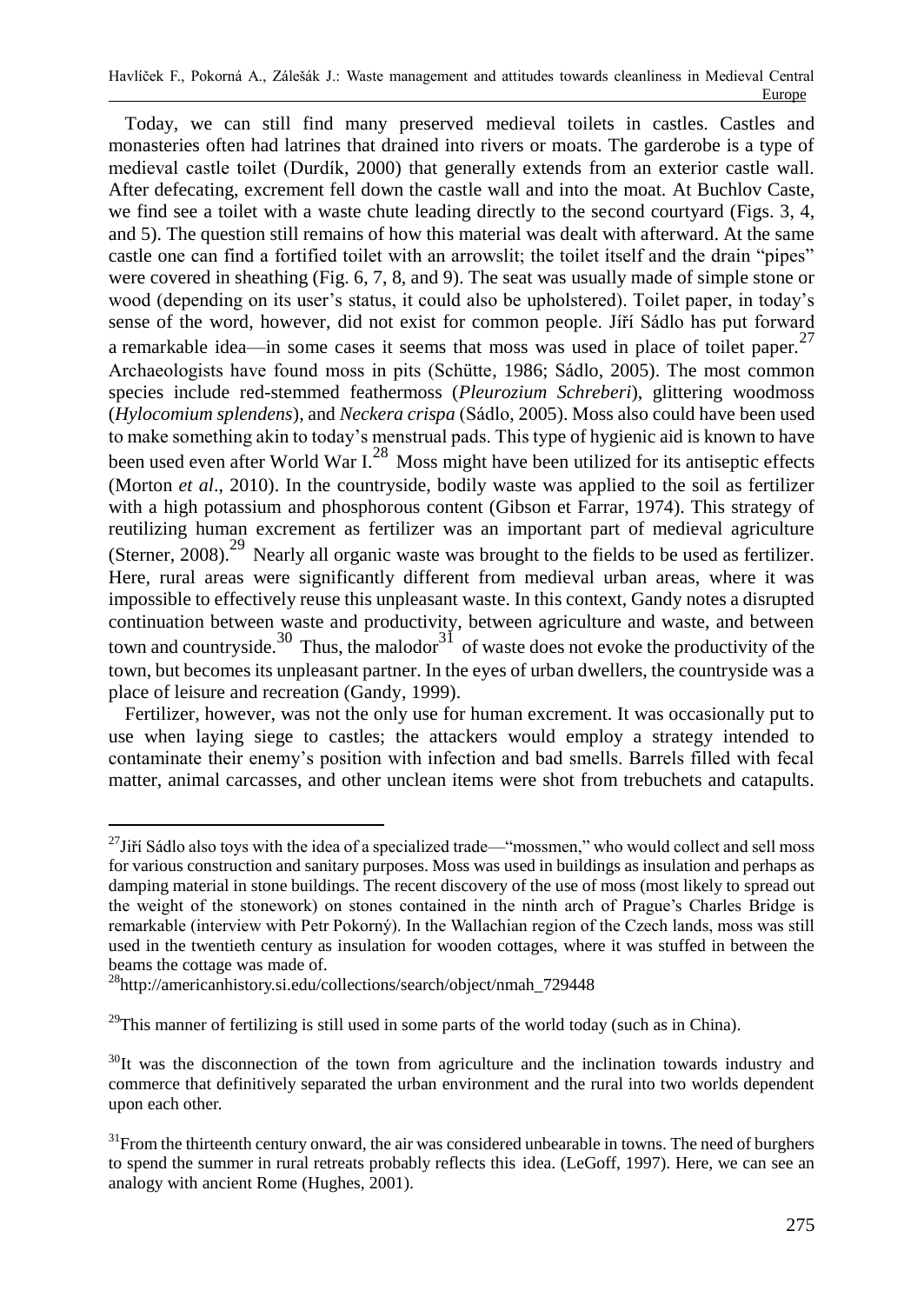One well-known case is the siege of Karlštejn Castle of 1422, when the contents of such barrels (there were reportedly 1822 of them) were collected in Prague's cesspools (Uchytil, 2012). Considering the fact that at castles the source of drinking water was often rainwater, fecal matter that struck the roof could contaminate drinking water of the troops defending the castle in the future.

A remarkably comprehensive analysis of the contents of medieval toilets was conducted in Worcester (Greig, 1981). Researchers found thirty-eight beetle species, some of which evidently lived off of the uninviting contents of the latrines, whereas others hunted and ate these insects. In addition, they discovered various crop pests that may have been thrown away when rotten food was discarded. Woodworms that may have fed off the toilet seats have also been found. And of course, moss was also found. The seeds of edible plant species were also found and include mustard, flax, grapes, gooseberries, raspberries, blackberries, cherries, plums, apples, coriander, fennel, figs, hazelnuts, blueberries, and oats. A similar variety of edible plant remains has also been found in medieval Czech cesspits.

#### **WASTE AND SOCIETY**

Written sources provide evidence that the streets of medieval towns often did feature piles of waste accompanied, especially in warmer months, by strong odors and swarms of insects. On the other hand, town dwellers were certainly not pleased with this situation and on many occasions tried to rectify the problem, with varying degrees of success. Thus, it seems that in the Middle Ages certain general rules about cleanliness already existed. The mere existence of such often unwritten rules did not automatically guarantee perfect cleanliness; such rules, however, express a certain ideal that should guide the way. It was up to each person whether or not he or she would live by them. As Mary Douglas (2003) has demonstrated, if rules of cleanliness exist, we must ask what is their political significance, or, more specifically, who is excluded and discredited by these rules.<sup>32</sup> The same patterns of behavior can be observed in how waste is managed. During plagues or other wide-scale infectious epidemics that broke out during the Middle Ages, it was believed that Jews were responsible; this notion sometimes resulted in pogroms. In the Middle Ages Jews were separated from the social majority in ghettoes. Hoffmann writes: "The cause was often sought out amongst the Jews—unjustifiably [when Jewish bathing rituals were thought] to contaminate water, and justifiably when Jewish homes [that] were often overcrowded and filthy" were viewed as the cause. (Hoffmann, 2009). <sup>33</sup> The sociopsychological phenomenon of the diffusion of

<sup>&</sup>lt;sup>32</sup>Environmental protection efforts are often mainly motivated by economics, as Martin O'Brien demonstrates (2008).

 $33$ It is worth noting that today's city centers and wealthy neighborhoods are cleaned more often using public money than poor areas and ghettoes. Eriksen states that in Western Europe, prestigious parts of the city were generally situated in the western part of the city. There was a rational reason for this—the wind blowing from the sea from the west was not contaminated with the smell of waste (Eriksen, 2011). The driving forces behind the location of more prestigious neighborhoods in cities are quite interesting. In many cases they are located on hills, perhaps due to better air, views, etc. Some sort of evolutionary paleo-instinct leads us to copying this pattern. We naturally seek out vantage points (lookout towers and elevated spots) when we go hiking in our free time. The desire to find look-out points is probably the result of natural selection, an adaptation that might have occurred in the Paleolithic Era. Having a view of the land enabled our ancestors to observe migrating animals, a necessity for hunters and gatherers. On the other hand, in cities at higher elevations, and with thinner air, more prestigious, wealthy neighborhoods are found in the lower parts of the city (e.g., in Quito, Ecuador, and in La Paz, Bolivia).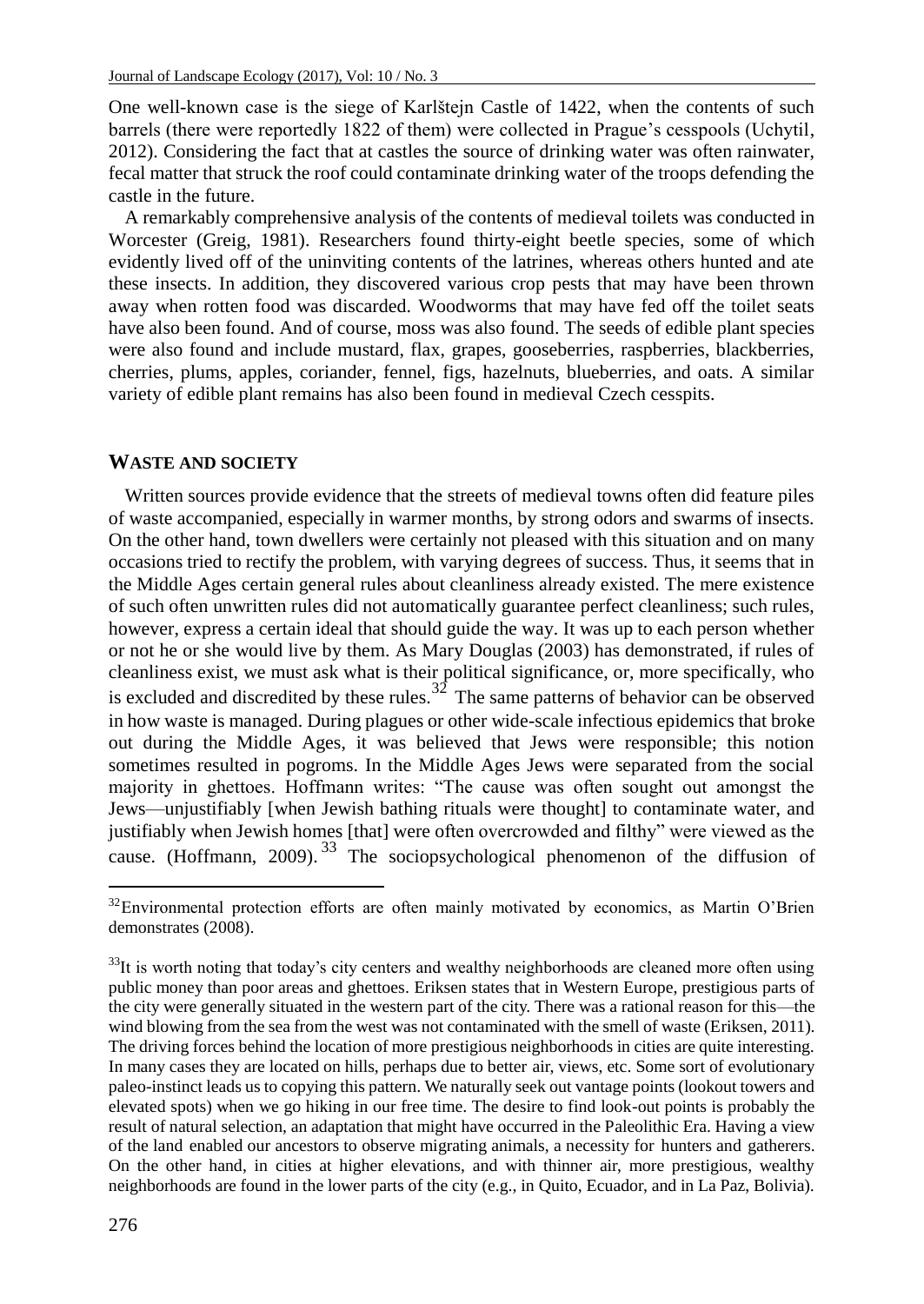responsibility is often manifested in how waste in handled. In some cases, this model could represent people's attitude towards waste. For people, it is clearly easier to make a place that is already dirty dirtier than it is to dirty a clean place. In practice, places were waste has been collected will acquire more waste faster than the street, which is clean; the reason is that someone else is responsible for starting the waste pile and we are merely contributing to it. In the process, we avoid the responsibility of the initial pollution. Diffusing responsibility is a prosocial behavior. In practice, we attribute the responsibility of a certain phenomenon to other the people involved in it, of course, while excluding ourselves (Darley & Latane, 1968).

Religion and its influence on day-to-day life could have played a role in evaluating cleanliness and related attitudes toward waste management in the Middle Ages. Theoretically, the medieval way of life was focused on caring for the mind, whereas caring for the body as a value was kept in the background (Hoffmann, 2009). The cult of the body, bodily pleasure, and cleanliness as well, may have been in conflict with the dogmatic teachings of the Catholic Church, which called for spiritual cleanliness. Some verses in the Old Testament (for example in Leviticus) proscribe things that are unclean—for example, some animals, childbirth, the unclean skin of lepers, and sexual uncleanliness. It is also forbidden to touch animal carcasses, human corpses, animal and human excrement, and unclean places*.* Copulation, "unclean" women (most likely those that were menstruating), diseases, sperm, blood, nakedness, and physical deformities were also considered unclean (Smith, 2007). The rejection of caring for one's body is a remarkable change considering these Old Testament rules and the preceding Classical era with its baths, decorated latrines, etc. Although medieval cities did have baths, they often had bad reputations as brothels (Hoffmann, 2009).

As Smith notes, society was not dirty; if a man wanted to get somewhere in life, he had to take care of himself and dress properly in clean clothes (Smith, 2007). From the perspective of hygiene, Christianity, as the dominant religion in medieval Europe, called for spiritual cleanliness at the expense of bodily cleanliness (for example, in Islam and Judaism great emphasis is placed on ritual cleanliness, bathing, animal slaughter, and food preparation). Christian rules stood in contrast to the "exuberant pagan life," ancient Greece's cult of the body, and the hedonistic life of the Roman elite. Christian asceticism focused on dogmatic teachings about forgoing sex, fasting, and extended periods of isolation. The rituals associated with animal slaughter in Judaism are very strict. Cleanliness is emphasized (special rooms exist for different activities) and it was not possible to slaughter animals in public space, as Bartosiewicz notes in his study of the "archaeology of bad smells" (Bartosiewicz, 2003).

However, we would like to avoid overgeneralization and labeling the entire Middle Ages as a period of filth. It is definitely necessary to keep in mind the fact that dirtiness was a problem that was to a significant extent an economic and technical problem. The medieval elite were concerned with cultivating the body—for example, women adorned themselves with various items and a cult of the strong, graceful body of the knight existed. As has already been mentioned, many monasteries (for example, those belong to the Cistercian Order) had a sanitation infrastructure for waste management that was a highly advanced for the era (Vlček *et al.,* 1997).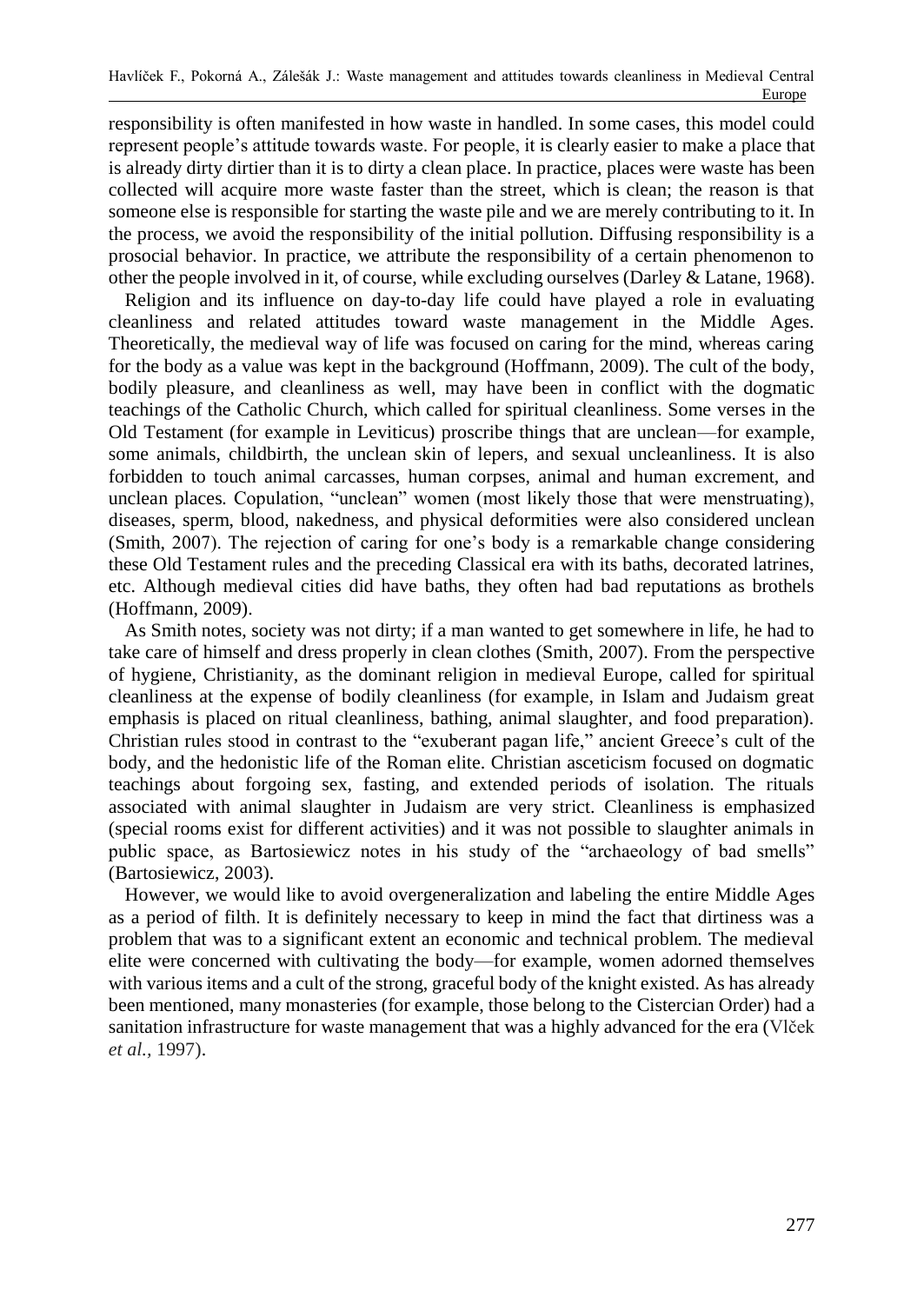## **RECYCLING AND THE SECONDARY REUSE OF WASTE**

Recycling played a fundamental role in the medieval life. Practically all usable material was recycled or otherwise reutilized. In rural areas fecal matter was used as fertilizer. This use was also possible in medieval towns, where land between houses could be used for small-scale farming. In Central Europe, which in this period was to a certain extent in the "shadow" of the richer western and southwestern regions of Europe, buildings were often rebuilt instead of new buildings being constructed. Perhaps the greater extent of the secondary use of all major construction materials such as wood, stone, brick, and perhaps even daub stemmed from this fact. For example, in some cases building materials (bricks and roof tiles) from older Roman buildings were used to make buildings in both the early and high Middle Ages. Examples include the Great Moravian basilica in Bratislava (Novotný, 1986), the Děvín church in Uherské Hradiště – Sady (Hochmannová-Vávrová, 1957), and French cathedral of Autun (Clark, 2006; Bailiff *et al*,. 2010). Recycling and reutilization took place at markets, where raw materials such as glass and metal were bought (Davis, 2010).

Palimpsests are also evidence of reutilization. Important communications were written on parchment, which was a very expensive item that was often cleaned and reused for writing another document. Writing was scraped off parchment and washed off of papyrus. Today, X-ray technology can help us read the original documents that have since been written over (Lyons, 2011). The recycling of textiles for repairing and altering clothes has been documented (Rammo, 2012 in Březinová & Selmi Wallisová, 2016). As a matter of fact, out of frugality the clothes and bedding that dead people left behind were not thrown out, not even during epidemics (Hoffmann, 2009).

One interesting example of recycling, or rather reusing waste material, is its use for insulation. At Prague Castle the filled-in vaults under the floor of Vladislavský Hall, which contain waste from carpenters' workshops as well as kitchen waste and construction debris from the sixteenth and seventeenth centuries, have been studied (Kosňovská, 2011; Beneš *et al.,* 2012). This material served to insulate the space under the hall's wooden floor. Today it is a unique witness to life at the time that has been preserved extraordinarily well, thanks to the dry environment. A large part of it is made up of plum pits and nut shells. Due to the exceptional location of this site at Prague Castle the unique remnants of what were at the time very rare imported plants can be found here; they included olives, almonds,  $34$  peanuts (certainly the oldest documented in Central Europe), pistachios, and coffee beans. Ash was a ubiquitous waste material that could be reused to wash clothes. Ashes from herbs such as rosemary were used as toothpaste.<sup>35</sup> When wood ash is combined with water it creates a alkali solution that can dissolve fats and thus remove the dirt that adheres to them. Wood is mostly made up of organic materials that when combusted mostly transform into gas. With an ample supply of oxygen (complete combustion) minerals are concentrated in the ash; they are thermally stable or do not transform into inadequately volatile or completely non-volatile oxides. These materials make up the chemical foundation of ashes. Thanks to their basicity these oxides are able to bond to the carbon dioxide released during combustion, and therefore they can be found in ashes in the form of carbonates. With the most important compounds being  $K_2CO_3$  (potash) and  $Na_2CO_3$  (sodium carbonate). These carbonates are, in terms of their chemistry, strong base salts (KOH, NaOH) and weak acid salts  $(H_2CO_3)$ ; therefore,

l

<sup>&</sup>lt;sup>34</sup>Almonds, however, (if they really were from the Middle Ages) did not necessarily have to be imported. During the medieval warm period, almonds and figs may have grown in Bohemia.

<sup>&</sup>lt;sup>35</sup>Instead of brushes, pieces of fabric were used (Hoffmann, 2009).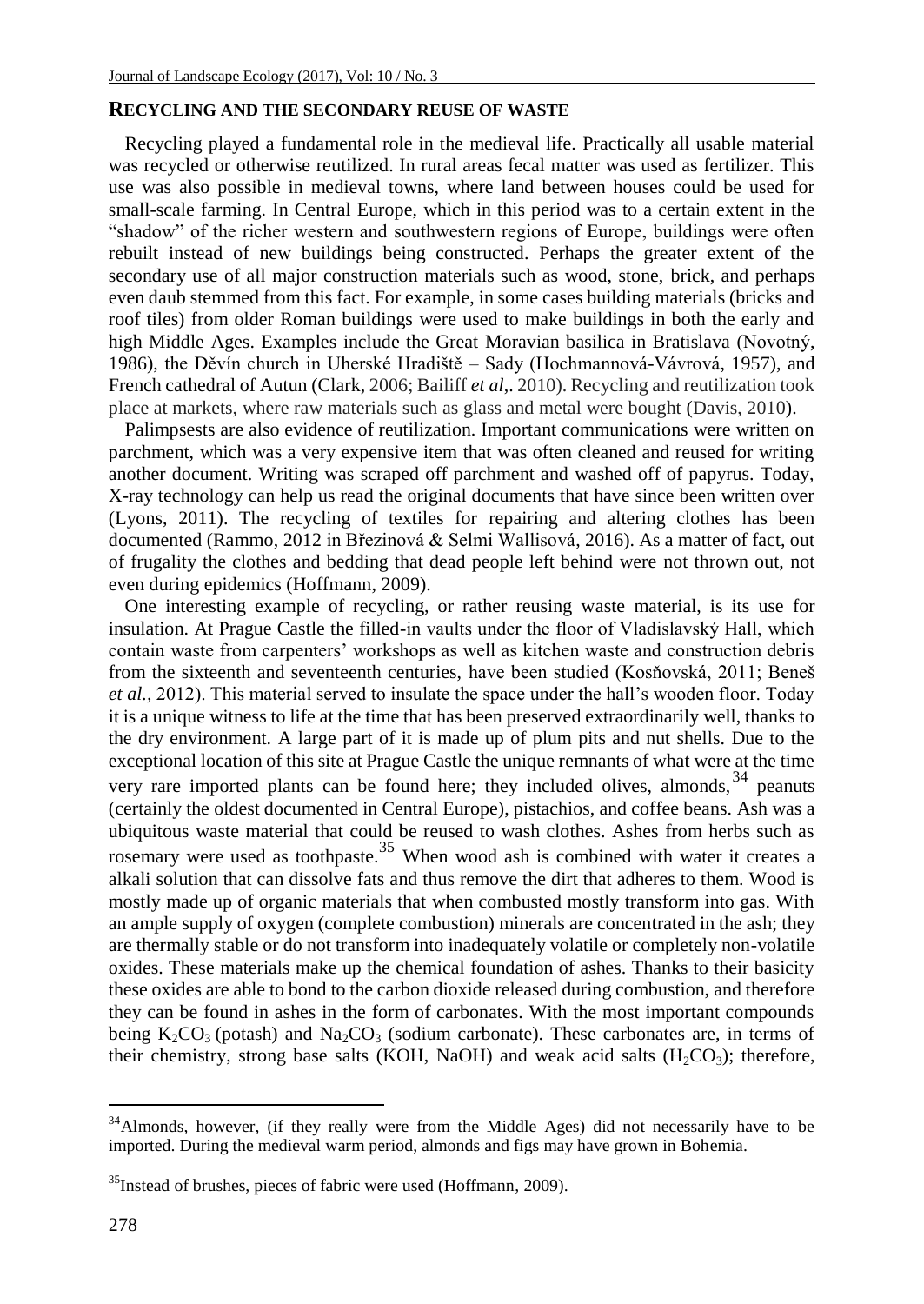when they react with water, hydrolysis occurs and an alkali solution is created. Historically, these compounds were extracted from wood ash in raw form and then further purified through boiling and evaporation into potash. This material, however, was not pure  $K_2CO_3$ (the chemical formula used today for potash), but rather a mix, a majority of which consisted of K<sub>2</sub>CO<sub>3</sub> (30–90 %) with residual potassium sulfate (K<sub>2</sub>SO<sub>4</sub>), potassium chloride (KCl), sodium carbonate  $(Na_2CO_3)$ , compounds of phosphorous, iron, and silicates, and organic impurities (Woitsch, 2009). This raw material played a key role in glassmaking as well as other industries that required alkali substances. Raw wood ash acted not only as a base for making potash, but also as a useful substance used in common households. In emergency situations when soap is not available the World Health Organization recommends the use of ash as a substitute for hand washing and disinfection.<sup>36</sup> We can assume that people were aware of these qualities of ash in the past and could intentionally use it for both personal hygiene and laundering clothes.<sup>37</sup>

## **AN EXPERIMENT WITH LAUNDERING CLOTHES**

An experiment was conducted to verify the hypothesis mentioned above. The use of historically available materials and feasibility under simple outdoor conditions were stressed. Ash produced from burning a mix of beech and hornbeam wood was used as the input material. It was combusted in a well-ventilated stove; the raw ash produced contained a visually small amount of incompletely combusted residue, which was removed using a fine sieve. The sorted ash was very light in color, which indicated a high percentage of mineral compounds over incompletely combusted organic matter, which is dark in color.

We measured out 200 grams of ash, which was mixed with 3 liters of fresh rainwater. We mixed this suspension several times and then let it rest for one hour. The resulting solution was then poured through a clean linen cloth to remove undissolved matter. The filtered solution was colorless. The approximate pH of the solution was measured using pH test paper; we recorded a pH of about 11.

We used a piece of finely woven painter's canvas cut into  $10x20$  cm rectangles, which we then smeared with an ample amount of pork lard so that the fabric was fully soaked and a large stain was created. This dirty piece of fabric was then soaked by hand in the solution while rubbing it to clean it. The washed samples of fabric were then air dried.

Upon visual inspection, the hand-washed and dried fabric in no way differed from the original, unsullied cloth. The grease stain that was clearly visible on the sample before being washed had disappeared; after being washed it was impossible to tell where the stain had been and how large it was. This simple experiment confirmed the very good washing effect of a solution gained from leeching ashes. The solution, with his high alkalinity, could easily dissolve fats and thus remove dirt. Although terms such as "alkali solution" are the trappings of modern science, we can assume that in the distant past people were aware of these qualities due to their empirical experiences. When we washed by hand in the solution we could clearly feel it burning our skin, resulting in a slippery feeling on our fingers. If the skin is already clean, the upper skin layer will be removed. But for dirty skin, this solution is a relatively effective means of cleaning and disinfection.

 $36$ http://www.who.int/water\_sanitation\_health/emergencies/qa/emergencies\_qa17/en/

 $37$ In the twentieth century, ash was used still used in cities to clean silverware and plates.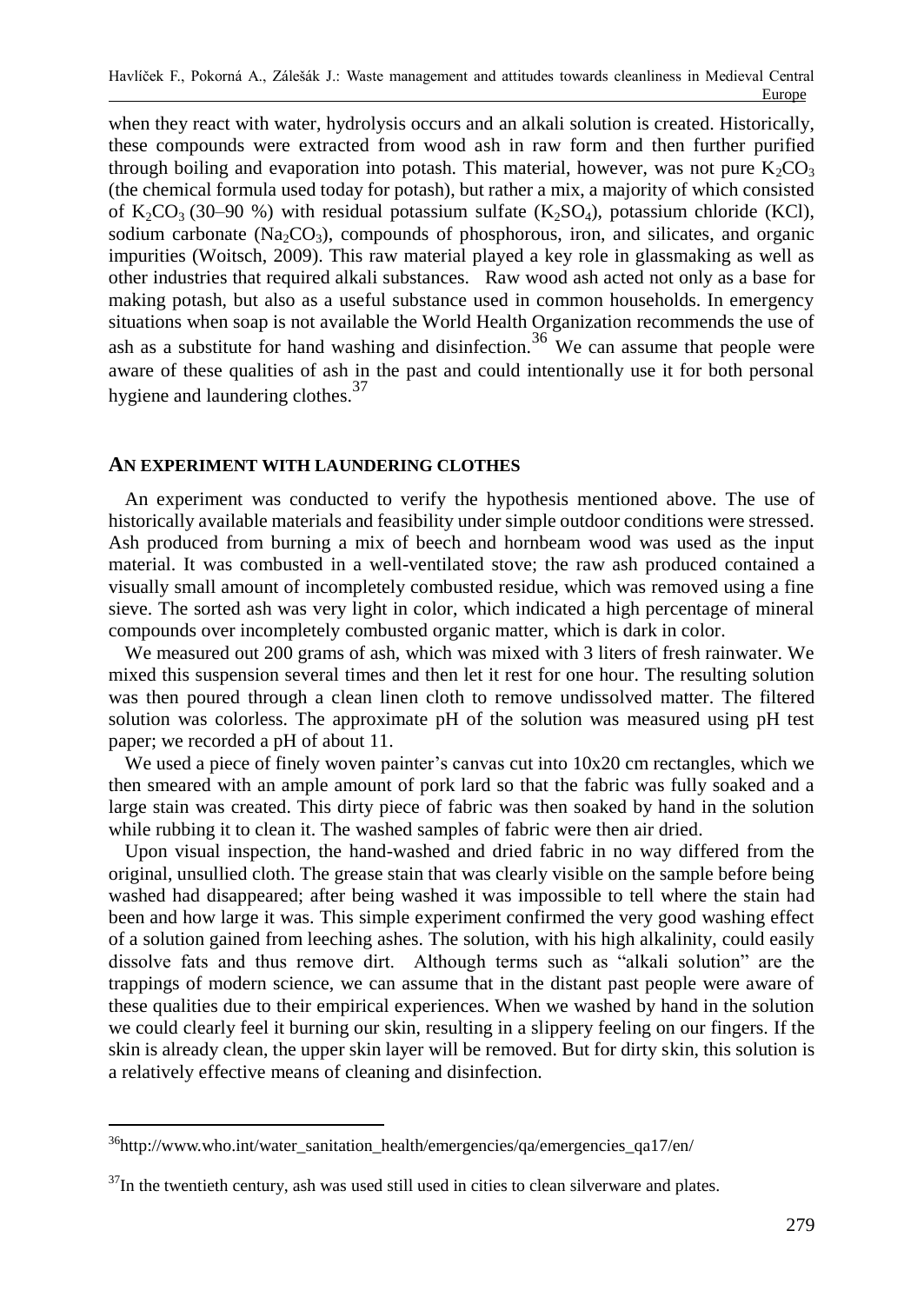## **CONCLUSION**

We can hardly reconstruct the environment of medieval Europe. Then, like today, some places in Europe were more polluted than others. Behind this fact are many causes, which cannot be fully explained. In our analysis presented in this paper, we have just slightly opened the door to studying waste management—we must conceptualize waste from a social, political, economic, and technical perspective. Society and waste can never be fully separated from each other; unwanted material must be viewed as part of our environment. Popular stereotypes about omnipresent trash and dirt in public spaces in the Middle Ages most likely do not fully reflect the historical reality (Magnusson, 2013). Compared to today's world, in the Middle Ages there was likely relatively little waste.<sup>38</sup> It is likely that, if we exclude excrement, the greatest volume of waste consisted mainly of building waste and ashes, a situation that remained unchanged for several hundred years after the Middle Ages.

## **REFERENCES**

Adamus, A. (1929). *Sbírka listin k dějinám města Mor. Ostravy*. Nákldadem Města Moravská Ostrava.

Bailiff, I. K., Blain, S., Graves, C. P., Gurling, T., & Semple, S. (2010). Uses and recycling of brick in medieval and Tudor English buildings: insights from the application of luminescence dating and new avenues for further research. *Archaeological Journal*, *167*(1), 165-196.

Bartosiewicz, L. S. (2003). There's something rotten in the state...': bad smells in Antiquity. *European Journal of archaeology*, *6*(2), 175-195.

Beneš, J., Čulíková, V., Kosňovská, J., Frolík, J., & Matiášek, J. (2012). New plants at Prague Castle and Hradčany in the early modern period: a history of selected species. *Interdiscip. Archaeol,* 3(1), 103-114.

Březinová, H., & Selmi Wallisová, M. (2016). Odpadní vrstvy a objekty jako pramen poznání stratifikace středověké společnosti–výpověď mocného smetištního souvrství z Nového Města pražského. *Archaeologia historica* 41, 1, 2016, 179–191.

Beneš, J., Kaštovský, J., Kočárová, R., Kočár, P., Kubečková, K., Pokorný, P. & Starec, P. (2002). Archaeobotany of the Old Prague Town defence system: archaeology, macro-remains, pollen and diatom analysis. *Vegetation History and Archaeobotany*, 11, pp 107–119.

Cipolla, C. M. (1981). *Fighting the plague in seventeenth-century Italy*. Univ of Wisconsin Press.

Clark, W. W. (2006). *Medieval cathedrals*. Greenwood Publishing Group.

Corbin, A. (1986). *The foul and the fragrant: odor and the French social imagination*. Harvard University Press.

Čulíková, V. (1994). Nález zbytku plodu muškátovníku vonného (*Myristica fragrans* Houtt. ) v Berouně – The finding of the rest of a nutmeg (*Myristica fragrans* Houtt. ) in the town of Beroun. *Archeologické rozhledy*, 46, pp 252–254.

Čulíková, V. (1995). Zpráva o prvním archeobotanickém nálezu tabáku (r. Nicotiana L.) ve střední Evropě. *Archeol. Hist*., 20, pp 615–619.

<sup>&</sup>lt;sup>38</sup>Besides wild and domesticated animals, worms and microorganisms helped get rid of it.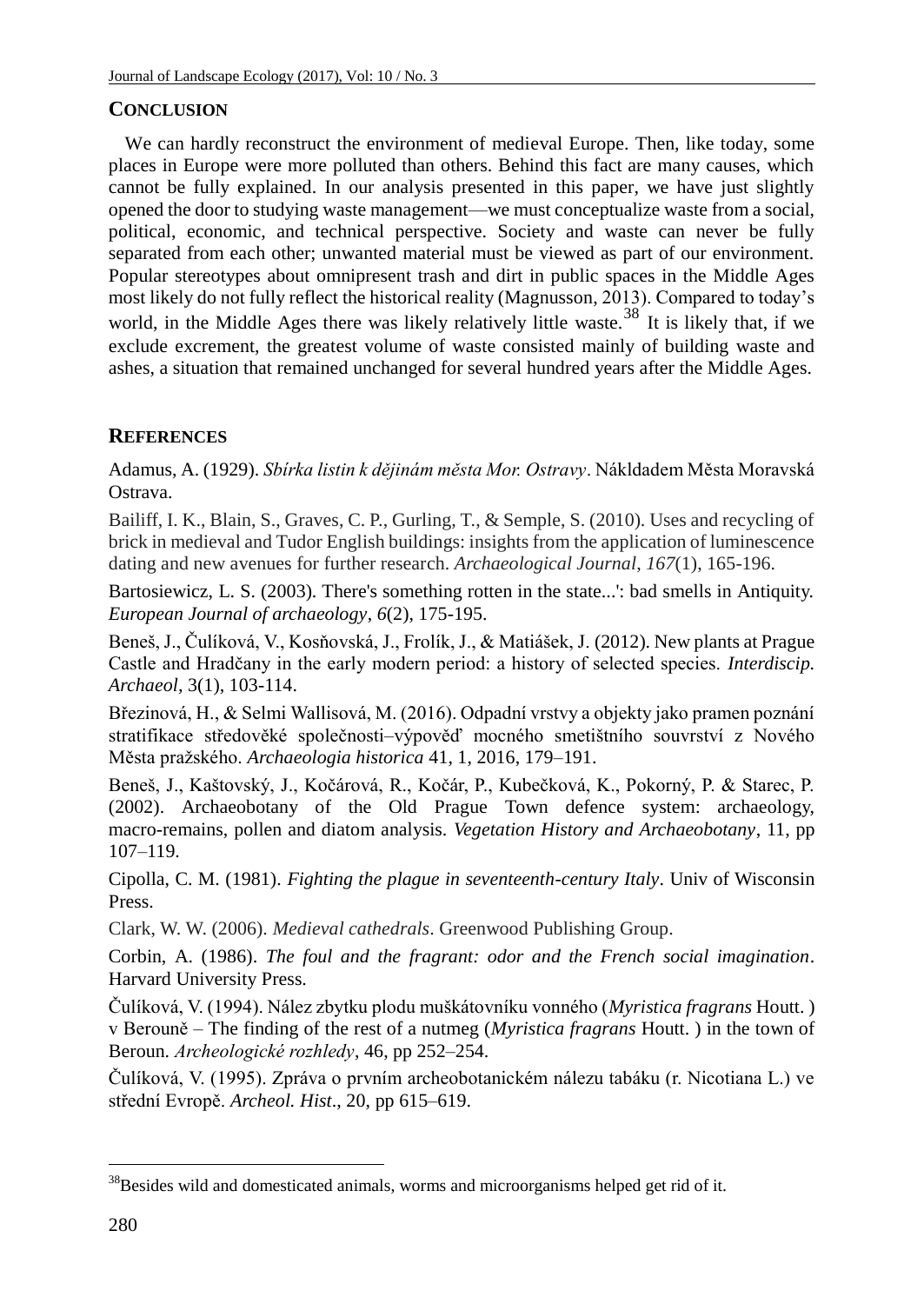Čulíková, V. (2007). Zpráva o prvním archeobotanickém nálezu líčidla amerického (*Phytolacca americana* L.) ve střední Evropě a o dalších druzích užitkových rostlin z Prahy-Hradčan. *Archeologické rozhledy*, 59, pp 353–370.

Davis, J. (2010). Marketing secondhand goods in late medieval England. *Journal of Historical Research in Marketing*, *2*(3), 270-286.

Darley, J. M., & Latane, B. (1968). Bystander intervention in emergencies: diffusion of responsibility. *Journal of personality and social psychology*, *8*(4p1), 377.

Douglas, M. (2003). *Purity and danger: An analysis of concepts of pollution and taboo*. Routledge.

Dudák, V. (2002). *Pražský poutník, aneb, Prahou ze všech stran*. Baset.

Durdík, T. (2000). *Ilustrovaná encyklopedie českých hradů*.

Elias, N. (1969). The civilizing process, vol. I. *The history of manners*.

Eriksen, T. H. (2011). *Søppel: avfall i en verden av bivirkninger*. Aschehoug.

Gandy, M. (1999). The Paris sewers and the rationalization of urban space. *Transactions of the Institute of British Geographers*, *24*(1), 23-44.

Greig, J. (1981). The investigation of a medieval barrel-latrine from Worcester. *Journal of Archaeological Science*, 8(3), 265-282.

Guillerme, A. (1988). *The age of water: the urban environment in the North of France*.

Hochmannová-Vávrová, V. (1957). *Nálezy římských cihel ze Starého Města u Uherského Hradiště.* Sborník prací Filozofické fakulty brněnské univerzity. E, Řada archeologicko-klasická. roč. 6, č. E2, s. 23-36

Hoffmann, F. (2009). *Středověké město v Čechách a na Moravě*. Nakl. Lidové Noviny.

Hughes, J. D. (2001). *AnEnvironmentalHistoryoftheWorld.*Routledge. London.

Jenner, M. S. R. (1991). *Early Modern English conceptions of 'cleanliness' and 'dirt' as reflected in the environmental regulation of London c. 1530-c. 1700 (Doctoral dissertation,* University of Oxford).

Kosňovská, J. (2011). *Archaeobotanical analysis of the waste-vault infill from Vladislav Hall, Prague castle*. MS. Master diploma thesis. Deposited: Faculty of Science, University of South Bohemia, České Budějovice, Czech Republic.

Jørgensen, D. (2008). Cooperative sanitation: managing streets and gutters in late medieval England and Scandinavia. *Technology and culture*, *49*(3), 547-567.

Le Goff, J. (Ed.). (1997). *The medieval world*. Collins & Brown.

Lyons, M. (2011). *Books: a living history* (p. 224). J. Paul Getty Museum.

Magnusson, R. J. (2013). Medieval urban environmental history. *History Compass*, *11*(3), 189-200.

Moravec, Z. (2014). Odpad ve středověké Moravské Ostravě. *Ostrava: příspěvky k dějinám a současnosti Ostravy a Ostravska, 28*, p. 229-252.

Morton, E., Winters, J., & Smith, L. (2010). *An Analysis of Antiseptic and Antibiotic Properties of Variously Treated Mosses and Lichen*.

Mumford, L. (1938). *The culture of cities*.

Neustupný, E. (2007). *Metoda archeologie*. Vydavatelství a nakladatelství Aleš Čeněk.

Novotný, B. et al. (1986) *Encyklopédia archeológie*. 1. vyd. Bratislava : Obzor, 1986.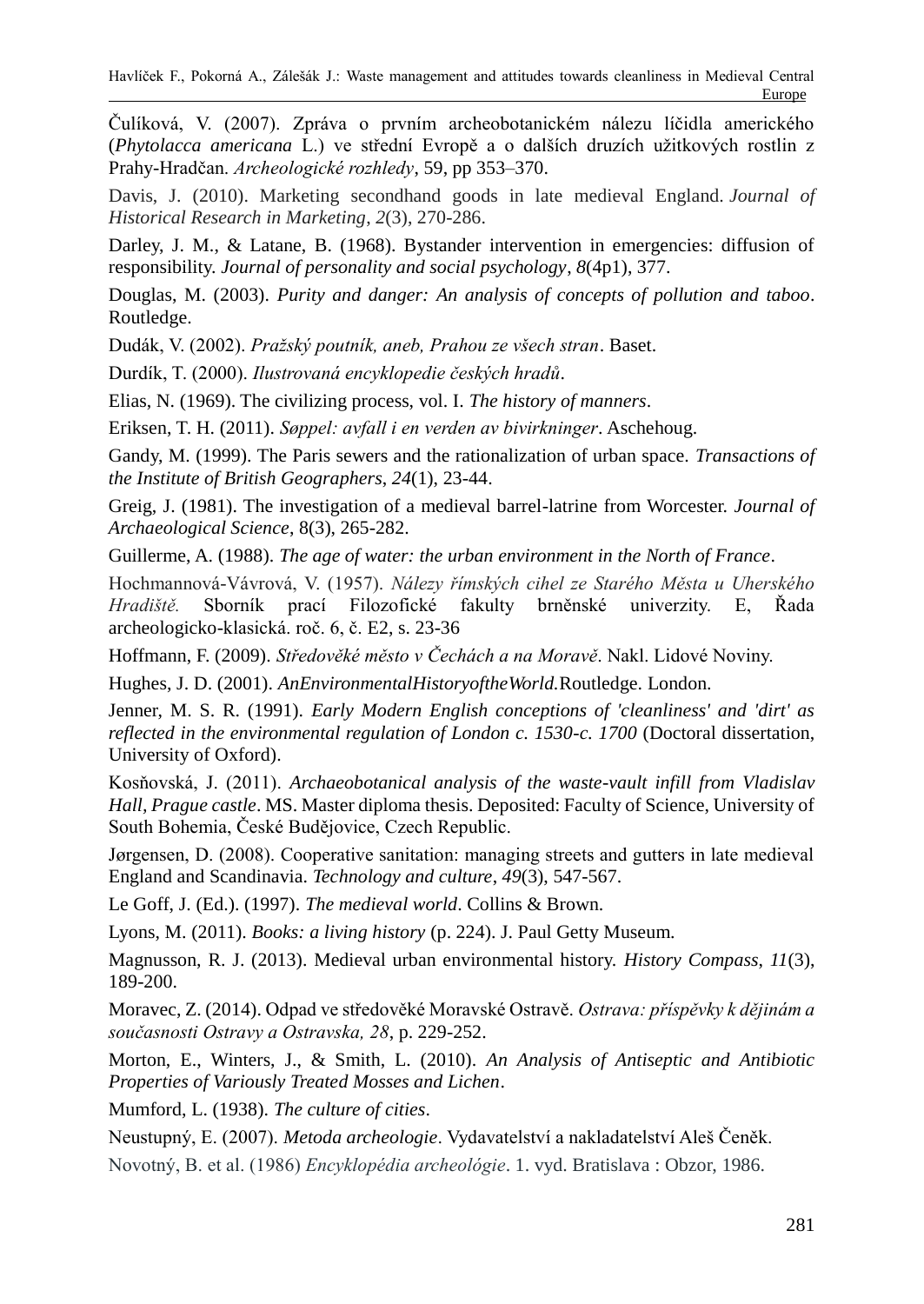O'Brien, M. (2008). *A crisis of waste?: understanding the rubbish society*. Routledge.

Opravil, E. (1994). Synantropní vegetace ze středověku a z počátku novověku města Olomouce. *Zprávy České botanické společnosti.* Roč. 11, Materiály (1994), s. 15-36

Pichtel, J. (2005). *Waste management practices: municipal, hazardous, and industrial*. CRC Press.

Pounds, N. J. G. (2014). *An economic history of medieval Europe*. Routledge.

Pokorná, A. (v tisku). *Před hradbami Starého Města. Archeobotanická analýza a rekonstrukce středověké synantropní vegetace v Praze*.

Pokorná, A., Pokorný, P. Meduna, P. (v tisku). *Město naruby aneb Praha pod Prahou*. Botanické pátrání po vágním terénu ve středověkém městě.

Pokorný P. (1999). Svědectví smetišť, stok a jímek, Středověké město očima přírodovědce. In: *Vesmír* 78, 136.

Rammo, R. 2012. Fragments of Clothing from Medieval Tartu (Estonia). In Haak, A. and Rammo, R. (eds.) *Medieval Urban Textiles in Northern Europe,* (125–146).

Rawcliffe, C. (2012). Sources for the Study of Public Health in the Medieval City. *Understanding Medieval Primary Sources: Using Historical Sources to Discover Medieval Europe*, 177-95.

Rose, C., Parker, A., Jefferson, B., & Cartmell, E. (2015). The characterisation of faeces and urine; a review of the literature to inform advanced treatment technology. *Critical Reviews in Environmental Science and Technology*, (just-accepted), 00-00.

Sádlo, J., Pokorný, P., Hájek, P., Dreslerová, D., & Cílek, V. (2005). Krajina a revoluce. *Významné přelomy ve vývoji kulturní krajiny českých zemí. Malá Skála, Praha*.

Schütte, S. (1986). Brunnen und Kloaken auf innerstädtischen Grundstücken im ausgehenden Hoch-und Spätmittelalter. *Zur Lebensweise in der Stadt um*, *1200*, 237-255.

Schofield, J., & Vince, A. G. (2003). *Medieval towns: the archaeology of British towns in their European setting*. A&C Black.

Smith, V. (2007). *Clean: a History of Personal Hygiene and Purity.* Oxford University Press.

Uchytil, B. (2012). *Bojové chemické látky – historie ve starověku, odzbrojovací aktivity, zapojení ioo lb do úmluvy o zákazu chemických zbraní*. (Chemical warfare agents – history from ancient era, disarmament activities. The science for population protection. Zvláštní vydání/2012.

Vlček, P., Sommer, P., & Foltýn, D. (1997). *Encyklopedie českých klášterů*. Libri.

Woitsch, J. (2003). *Zapomenutá potaš: drasláři a draslářství v 18. a 19. století*. Vyd. 1. Praha: Etnologický ústav Akademie věd České republiky, 2003. 305 s. ISBN 8085010534.

Woitsch, J. (2009). *K hospodářskému využití lesa v raném novověku. "Lesní řemeslal" v 17.-18. století.* Disetační práce.

Sterner, Carl S. (2008). Waste and City Form: Reconsidering the Medieval Strategy*. Journal of Green Building: Summer* 2008, Vol. 3, No. 3, pp. 67-78.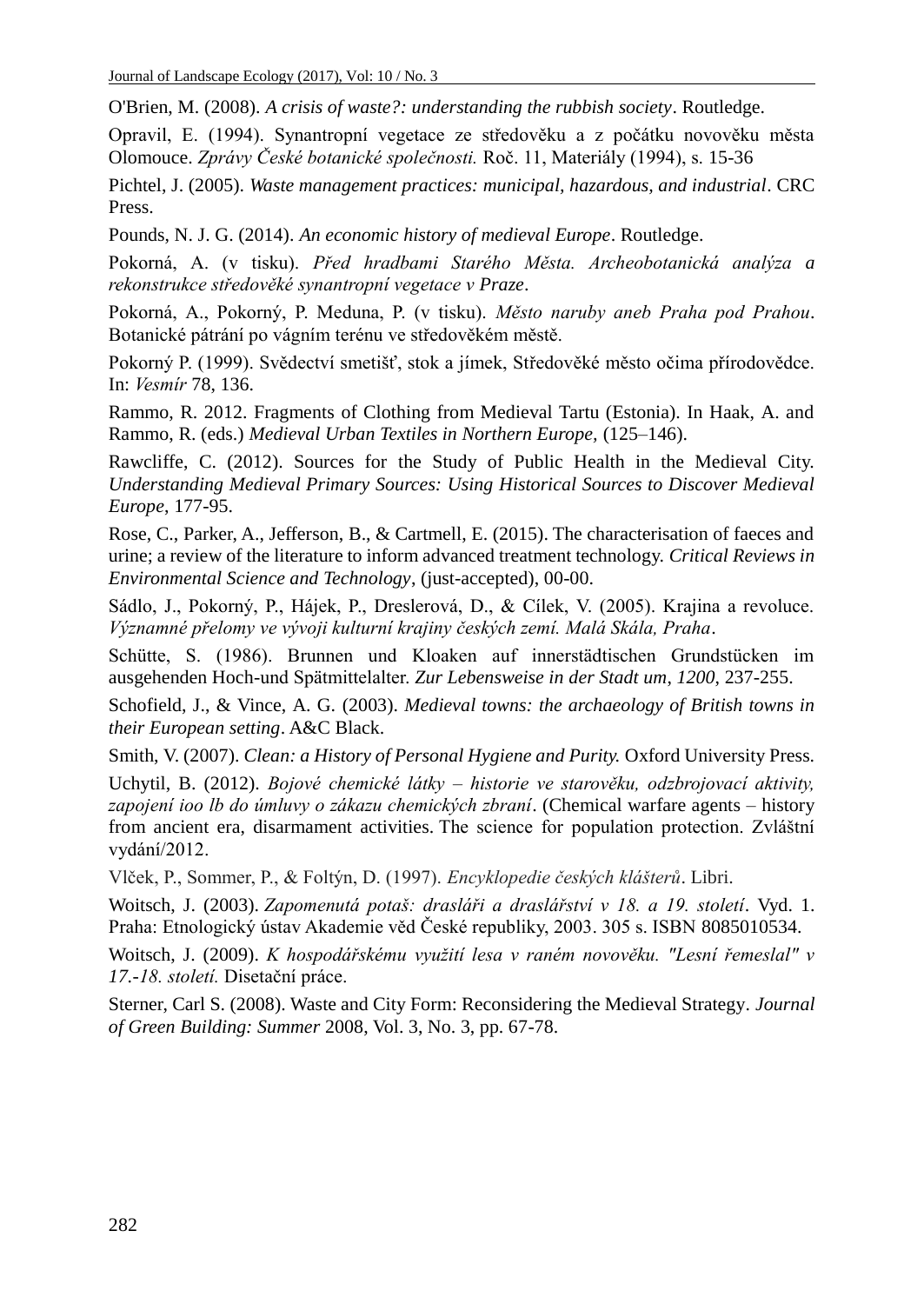# **APPENDIX**



**Fig. 1: Fifteenth-century wood carving (Pichtel, 2005).**

**Fig. 2: A walled-in shaft leading from a toilet to the second courtyard at Buchlov Castle, autor: F. Havlíček (2016)**

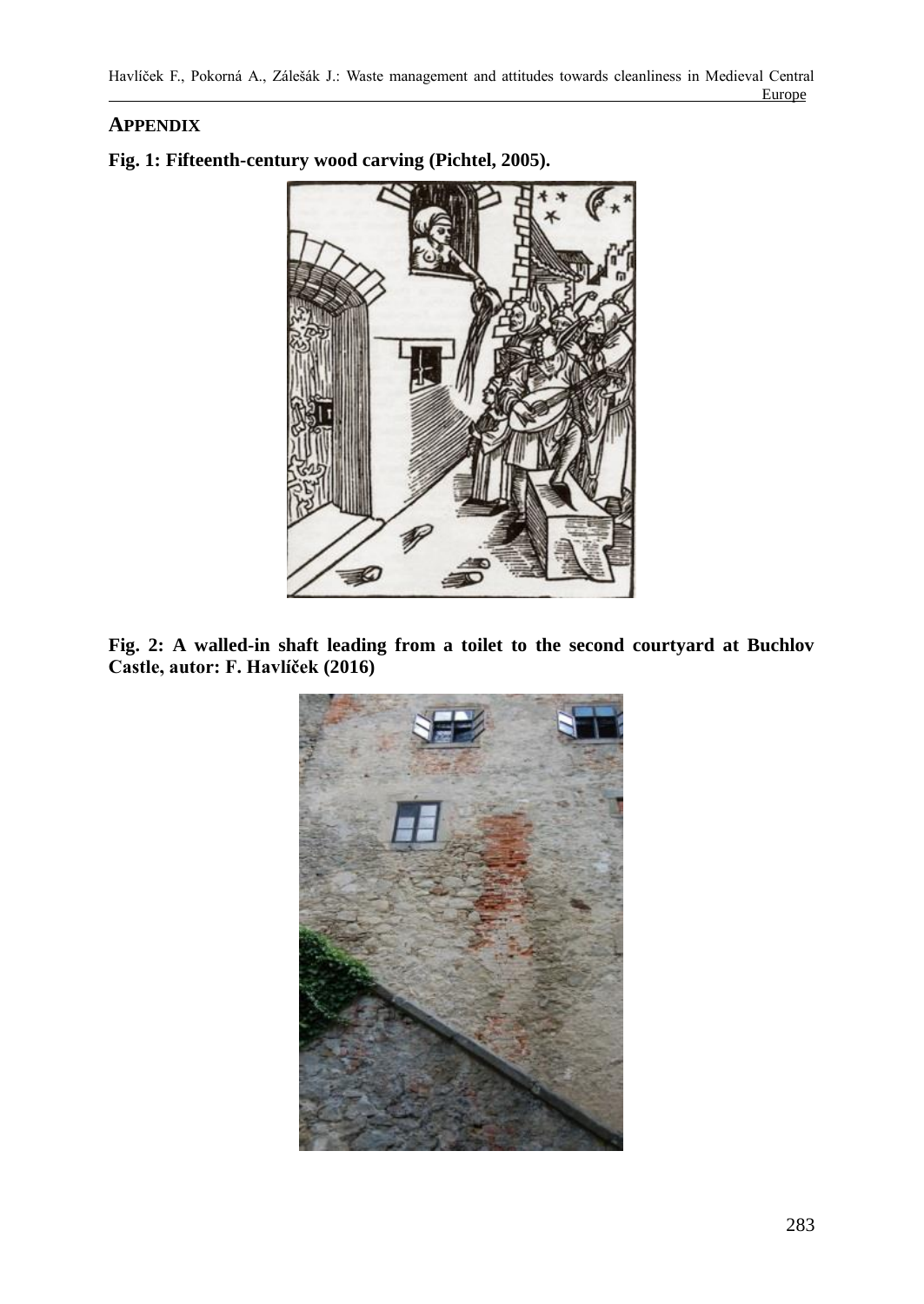**Fig. 3: Shaft opening under the arch of a stairwell in the second courtyard (Buchlov Castle), author: F. Havlíček (2016)**



**Fig. 4: Original state of castle toilet (Buchlov Castle), author: F. Havlíček (2016)**

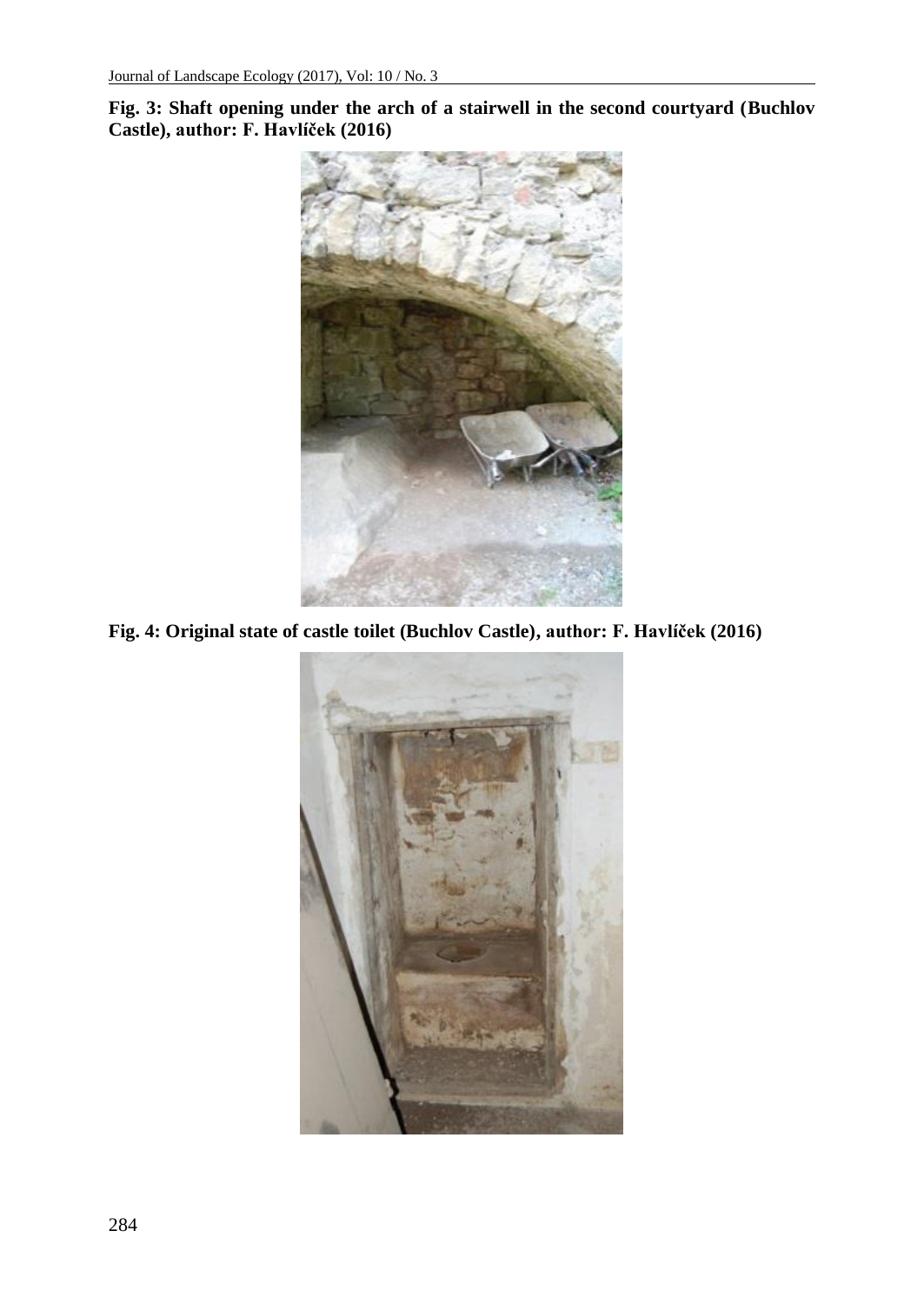**Fig. 5: Fortified toilet with an arrowslit (Buchlov Castle) author: F. Havlíček (2016)**



**Fig. 6: The interior of a fortified toilet (Buchlov Castle), author: F. Havlíček (2016)**

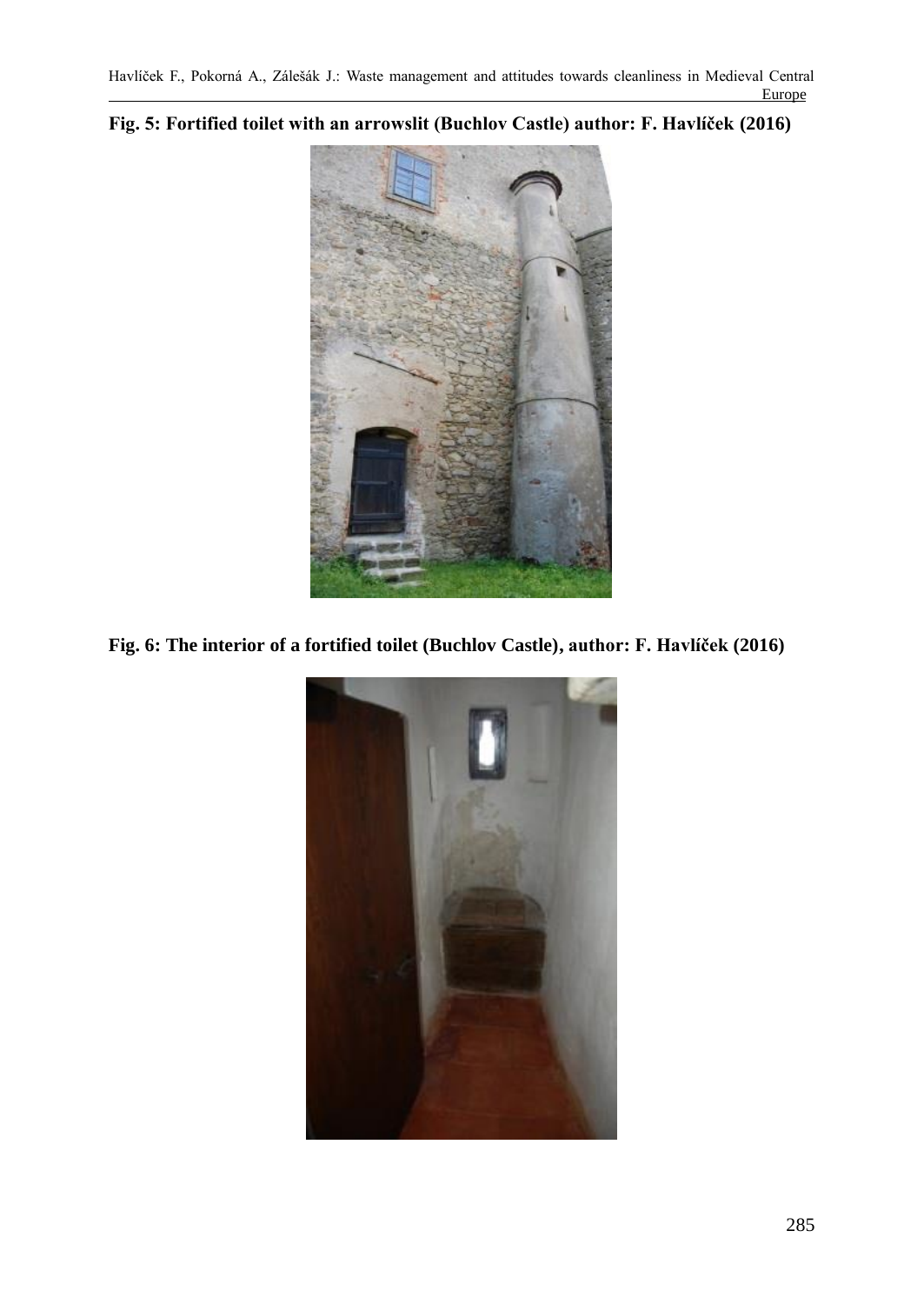

# **Fig. 7: A detail of a toilet (Buchlov Castle), author: F. Havlíček (2016)**

**Fig. 8: Detail of the toilet drainage system (Buchlov Castle), author: F. Havlíček (2016)**